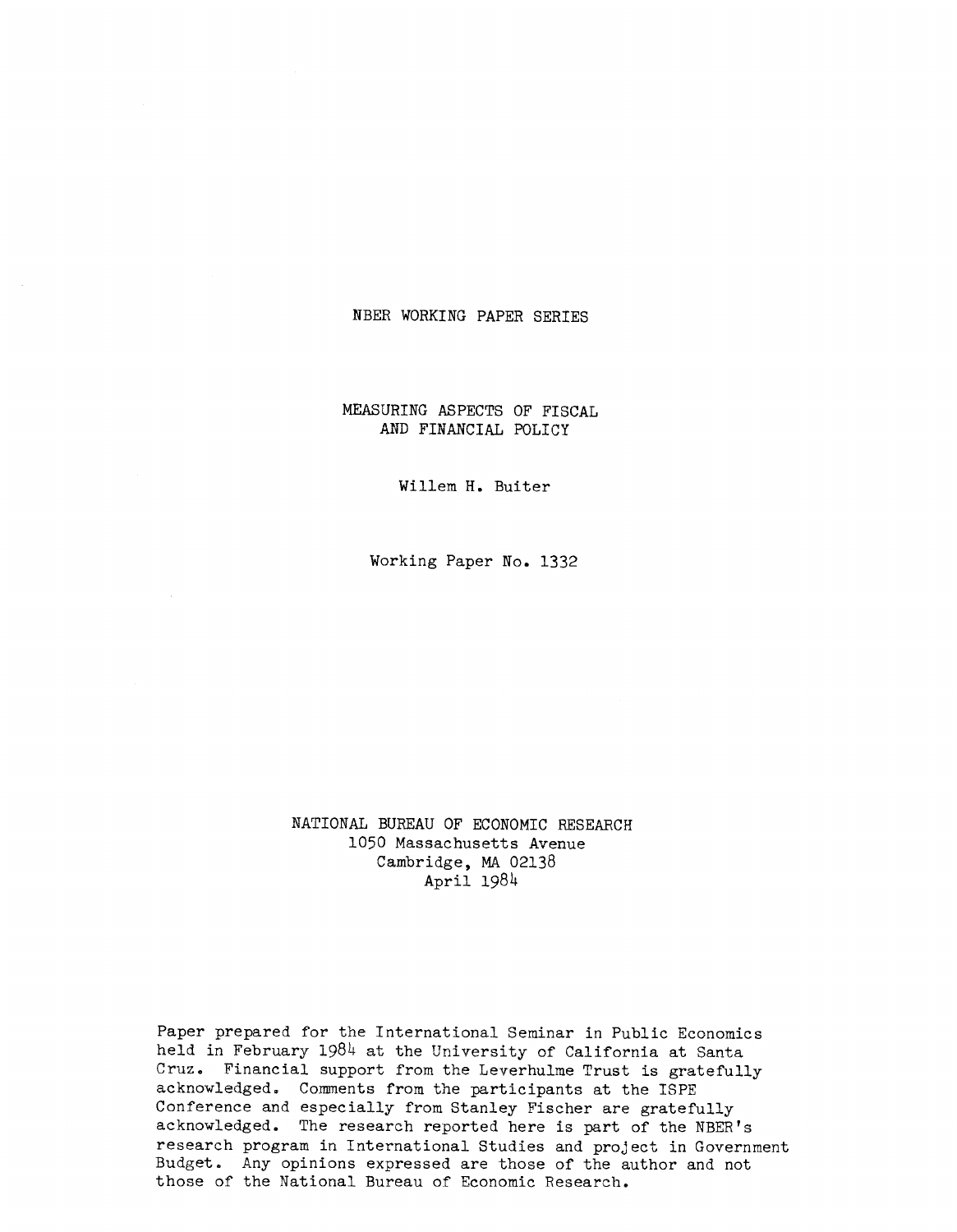NBER Working Paper #1332 April 1984

Measuring Aspects of Fiscal and Financial Policy

### ABSTRACT

The paper develops a forward—looking comprehensive accounting framework for the public sector. By integrating the public sector budget constraint forward in time the government's present value budget constraint (PVBC) is obtained. In addition to the familiar financial assets and liabilities, comprehensive public sector net worth contains the following items: the value of the public sector capital stock; the value of public sector property rights in land and natural resources; the present value of future seigniorage, the present value of future taxes net of transfers and subsidies and the present value of future planned public sector capital formation, privatization or nationalization programmes.

From the "stock" PVBC a number of different "flow" deficit concepts are derived; each one emphasizes a different aspect of the "sustainability" of current and/or prospective fiscal and financial plans. Together they provide a framework for organizing facts and plans about fiscal, financial and monetary policy and for evaluating the consistency of spending and revenue projections or scenarios, public sector debt objectives and monetary targets.

> Willem H, Buiter London School of Economics Houghton Street EC2A 2AE, London England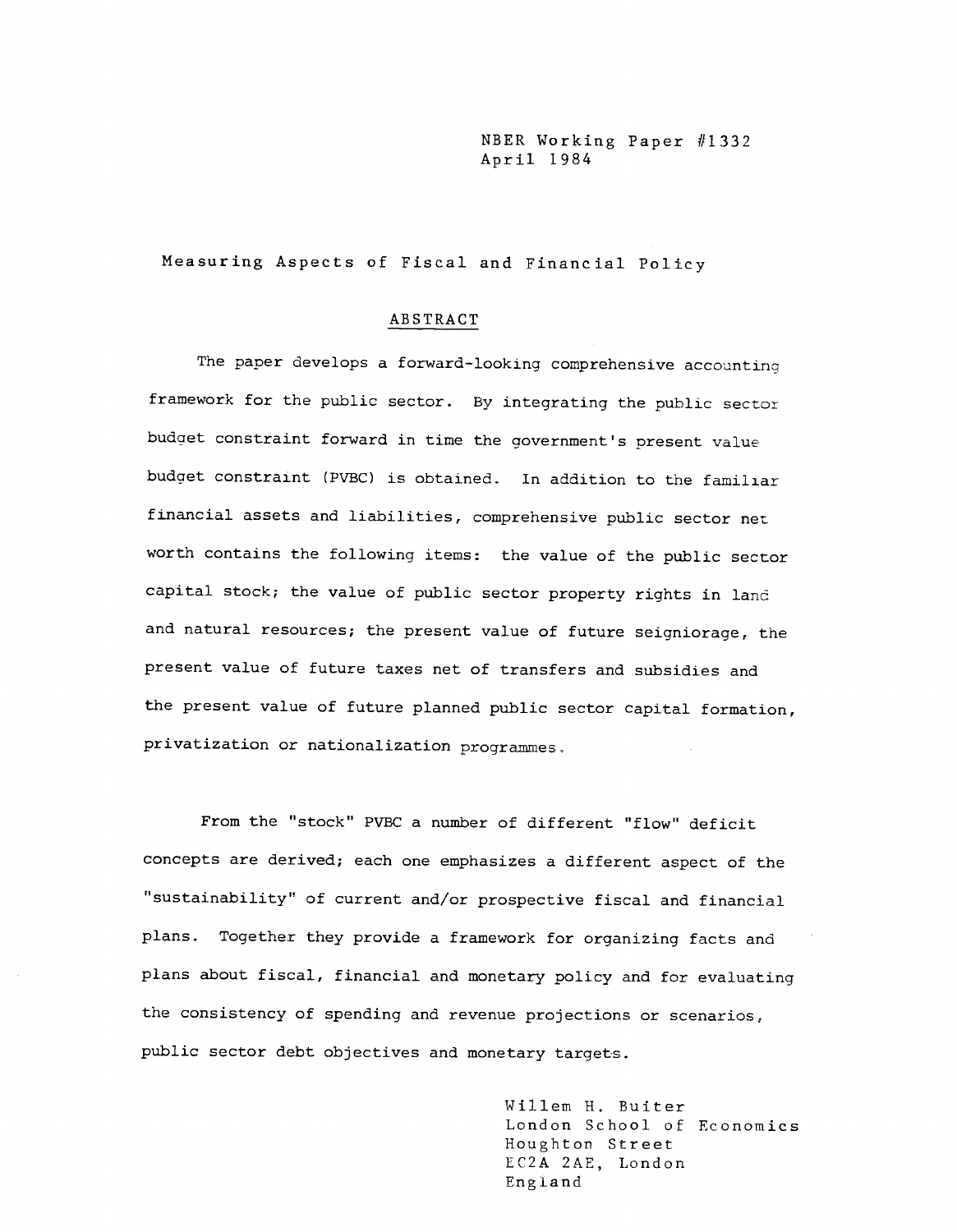Measuring aspects of fiscal and financial policy

## I. Introduction

A sufficient reason for sendina one's students to read Blinder and Solow's "Analytical Foundations of Fiscal Policy' (Blinder and Solow [1974]) is that it contains the clearest and most accessible statement of the proposition that informative measures of the impact of fiscal and financial policy actions or rules on the economy are "model—dependent'. "Model—free" budget measures of varying ilk may ... "supply a number summarizing the congeries of taxation and expenditure programs ....." (Blinder and Solow [1974, p. 12]); they are uninformative about the effects of these programs on the economy. This holds for the uncorrected or "raw" public sector financial deficit (level, change, percentage of GDP, at current or at constant prices), for the cyclically corrected (full — or high — employment deficit), for the inflation—corrected deficit and also for the new budget measures I have proposed recently (Buiter [1983a, b 1984]), the "permanent deficit", the "constant net worth deficit" and the constant permanent income deficit, which are discussed in Section II.

Fiscal and financial policy impact measures summarize the effect of the whole range of budgetary and/or financing decisions on the economy. Such measures are, of course, functions of the model of the economy whose "multipliers" are used in its construction. Examples are the "weighted standardized surplus" proposed by Blinder and Solow [1974, p.23] and the very similar demand weighted (i.e. adjusted for differences in marginal propensities to spend on domestic output) and cyclically corrected deficit measures calculated e.g. in the U.K. by the National Institute of Economic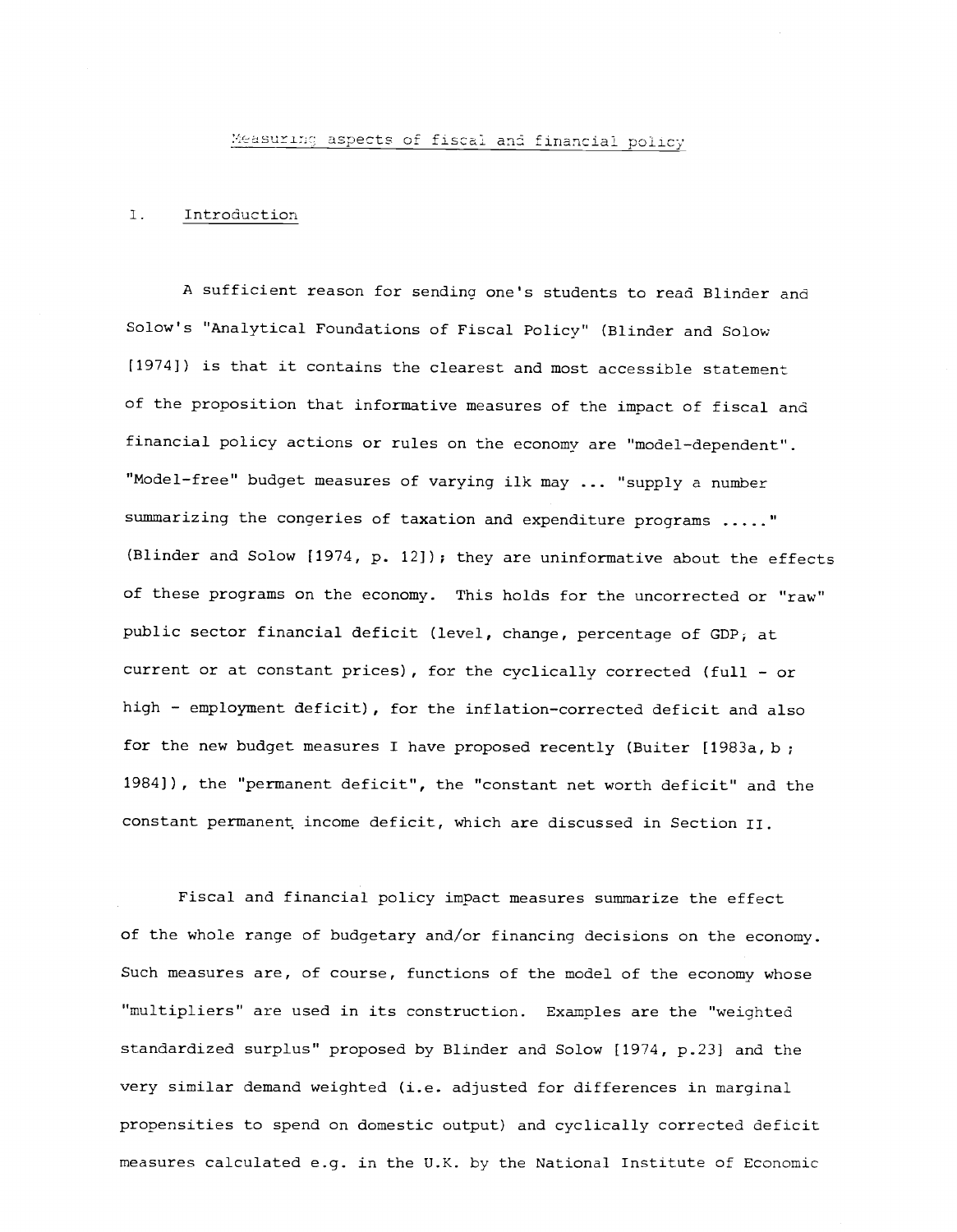and Social Research. The models that generate these particular measures of the GDP effect of fiscal policy are static and Old-Keynesian; output is always demand—determined and the treatment of expectations ranges between the mechanical and the non-existent. Any particular measure itself may therefore not be of great interest. The iron law: no model — no fiscal and financial impact measures, is or should be of interest.

Conceptually there is no problem. Those fortunate enough to work with very small models solve them analytically; all others simulate numerically their preferred model(s) of the economy under different values for the fiscal and financial policy parameters. The differences between the solution trajectories under alternative policy instrument values or alternative policy rules, or the differences between the statistics that characterize the solution trajectories, are one's measures of fiscal impact. Such measures of fiscal and financial impact will therefore be model-dependent. They will vary over time, as represented e.g. by a complete series of dynamic multipliers, from impact to steady state. If forward—looking expectations are important, these measures will be functions of the date on which a particular policy action (or rule change) was first anticipated, of its anticipated degree of permanence and, with risk—averse behaviour, of the degree of confidence with which these expectations are held.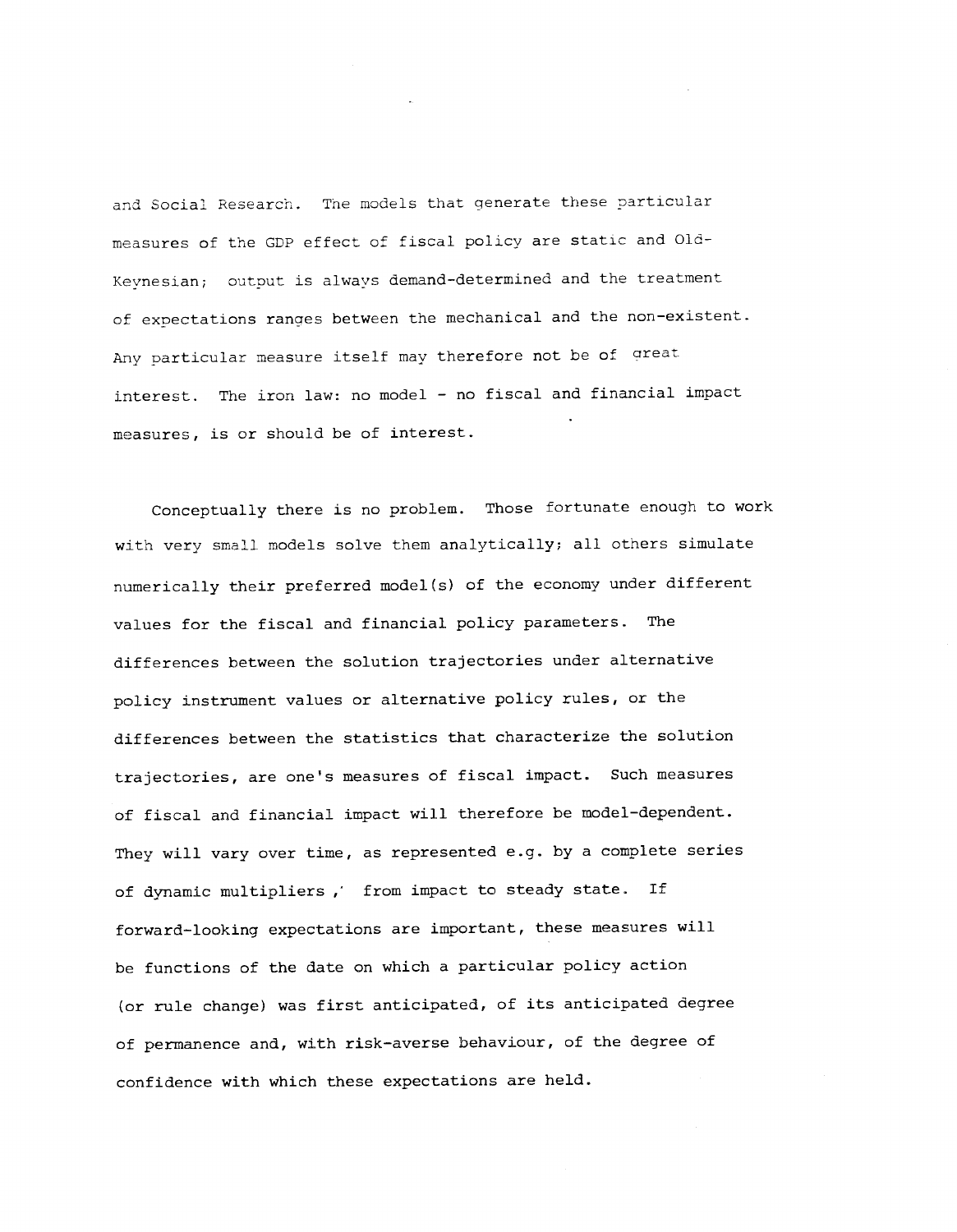The practical problems in implementing this approach are almost  $1/$  and  $1/$ overwhelming. The purpose of this paper is therefore much more modest. It does not aim to develop measures of fiscal stance or of fiscal impact. Instead it outlines a forward-looking accountina framework for the public sector, organized around this sector's present value budget constraint. It represents a useful framework for organizing facts, plans, expectations and scenarios about fiscal and financial (including monetary) policy and for performing consistency checks between the various components of the fiscal and financial programme. Section II sets out the accounting framework. Section III relates some deficit concepts suggested by the accounting framework to the conventional public sector deficit measures. Section IV contains a few illustrations of the uses to which the approach can be put and Section V discusses some further issues and complications.

# II. Measuring sustainability and consistency:

# a framework for fiscal and financial planning.

The starting point for the analysis is the conventional public sector budget constraint given in equation (1). It consolidates the accounts of the budgetary and monetary authorities (the Treasury and the Central Bank) and of the nationalized industries.

(1) 
$$
g + \vec{k} - \tau + \frac{iB}{p} + \frac{C}{p} - \frac{i \cdot \epsilon F^{\star}}{p} - \rho_K K - \rho_N N + p_N \vec{N} = \frac{\vec{M} + \vec{B} + p_C \vec{C} - \epsilon \vec{F}^{\star}}{p}
$$

ă.

<sup>1.</sup> Blanchard [1983a,b} develops relatively simple measures of fiscal impact on aggregate demand for a model with forward—looking rational expectations.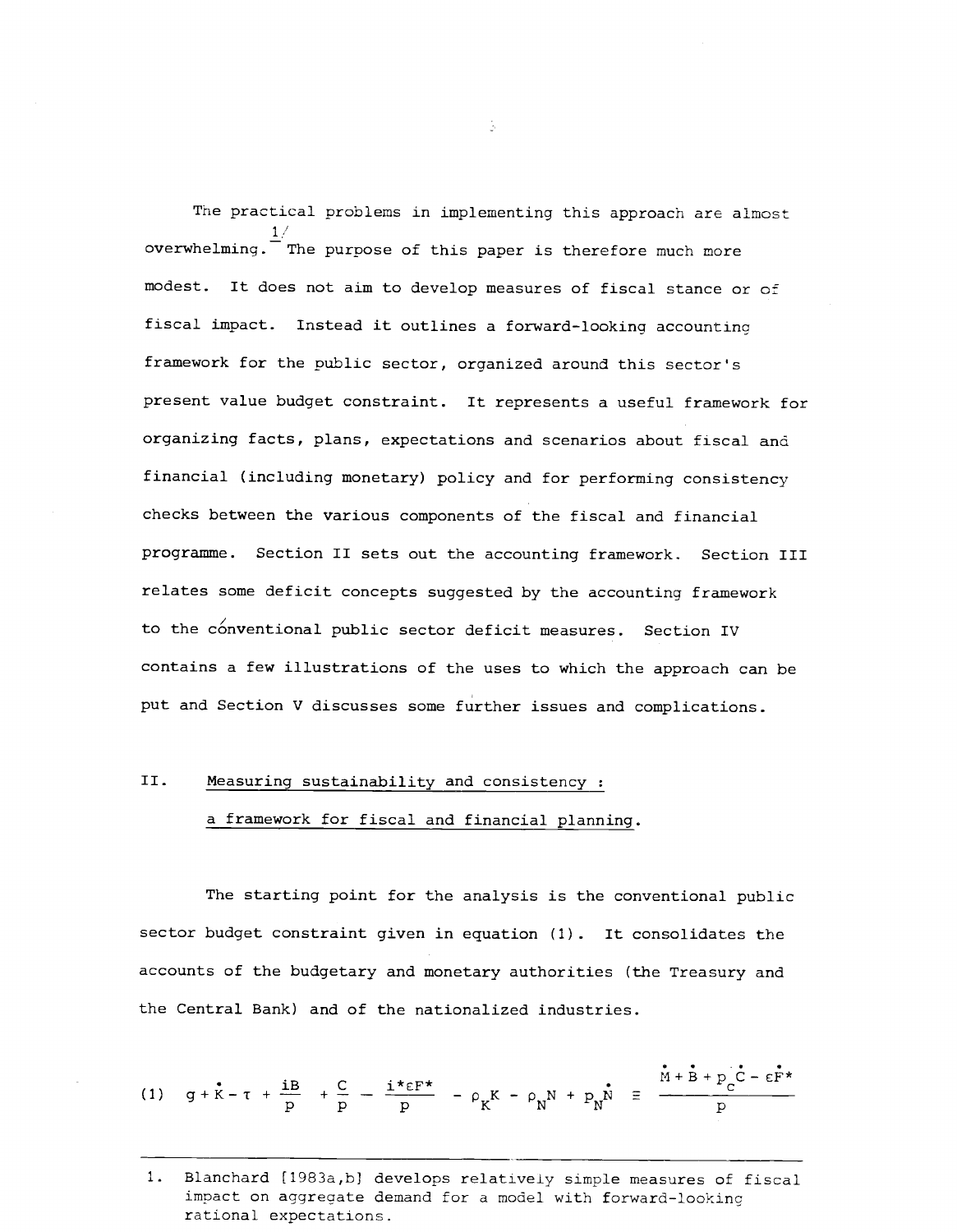g is public sector consumption; K the public sector capital stock; taxes net of transfers; i the instantaneous nominal interest rate on government bonds; B the stock of fixed nominal market value, variable nominal interest rate bonds; p the general price level; C the number of consols paying a coupon of one unit of currency; i\* the foreign nominal interest rate on fixed foreign currency market value bonds;  $\varepsilon$  the spot price of foreign exchange;  $F^*$  the stock of foreign currency denominated assets of the government;  $\rho_{\mathbf{K}}$  the real net rental (after depreciation) per unit of public sector capital;  $\rho$ <sub>N</sub> the real return on a share in public sector natural resource property rights; N the number of public sector shares in natural resource property rights;  $p_{N}$  the real price of a unit of R; M the nominal stock of non-interest bearing high-powered money and  $p_c$  the price of a consol. For any variable x,  $\dot{x} = \frac{d}{dt} x$ . The R.H.S. of equation (1) corresponds to the British public sector borrowing requirement (PSBR) which puts asset sales  $(-\overset{\bullet}{N})$  above the line rather than below it, when these asset sales involved the loss of a controlling interest by the government.

We also establish the further notation: W, real public sector comprehensive net worth;  $p_{K'}$ , real value of a unit of public sector capital if it stays in the public sector; T, present value of future expected taxes net of transfers;  $\Box$  the real capital value of the state's note issue monopoly; Z, the present value of the government's future planned investment programme; G, the present value of the government's future planned consumption programme and  $r$ , the instantaneous real rate of interest.

 $\mathcal{L}_2$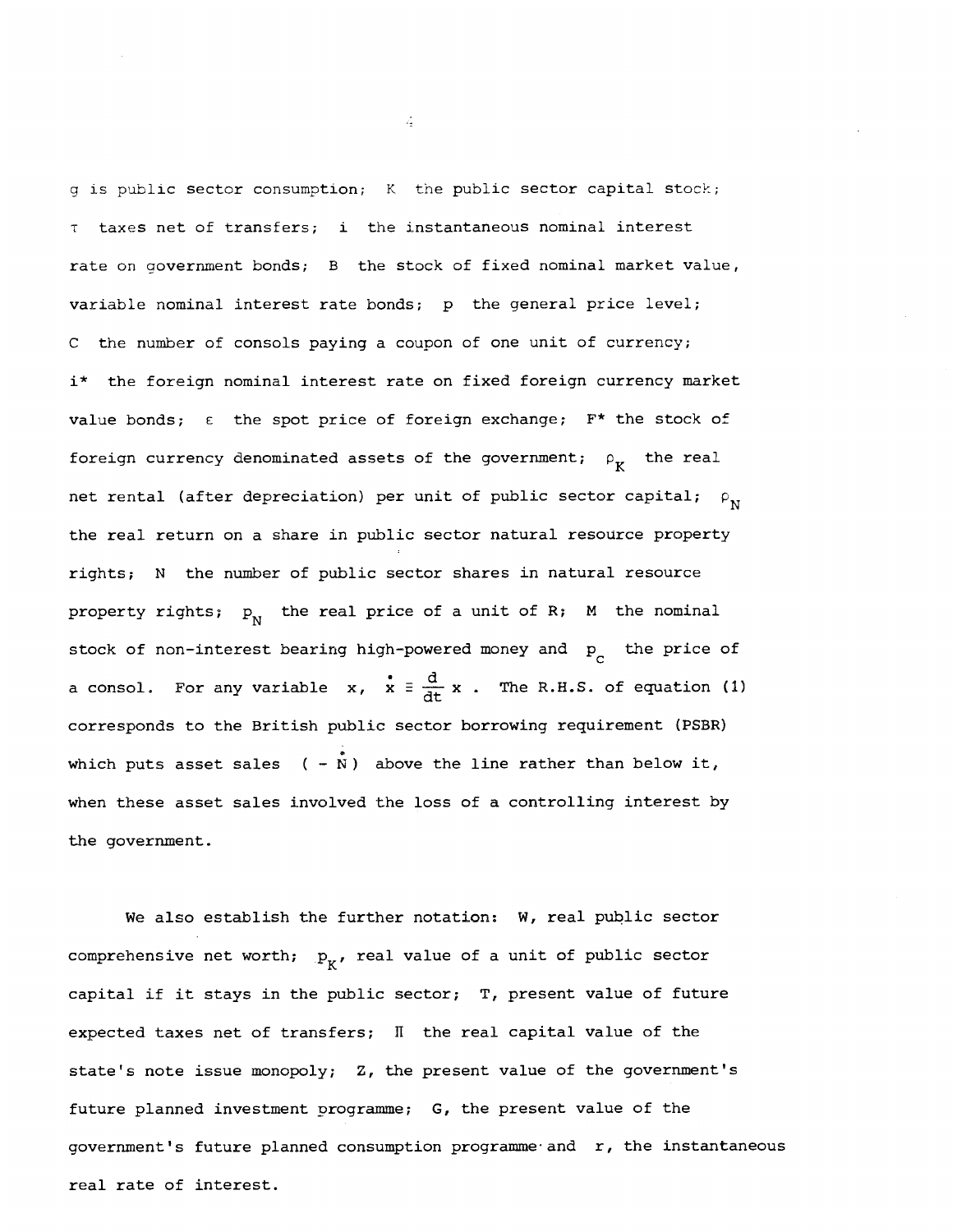It is assumed that anticipated real rates of return on non—money assets are equalized. Anticipations of the future are single—valued and held with complete subjective certainty. For any variable  $x, x(s,t)$ is the value of x at time s, anticipated as of time t, i.e.  $x(s,t) \equiv E_{+}x(s)$  where  $E_{+}$  is the expectation operator conditional on information available at time t. We assume that  $x(s,t) = x(s)$  s < t, i.e. the past and present are known with certainty.

(2) 
$$
r(t) = i(t) - \frac{i(t, t)}{p(t)} = \frac{1}{p_c(t)} + \frac{i(t, t)}{p_c(t)} - \frac{i(t, t)}{p(t)}
$$
  

$$
= i*(t) + \frac{i(t, t)}{\epsilon(t)} - \frac{i(t, t)}{p(t)} - \frac{i(t, t)}{p_c(t)} = \frac{p_N(t)}{p_N(t)} + \frac{i(t, t)}{p_N(t)} - \frac{i(t, t)}{p_K(t)} + \frac{i(t, t)}{p_K(t)}
$$

From equations (1) and (2) we can derive, after some rearranging of terms, by forward integration, the present value budget constraint (PVBC)  $\frac{2}{\pi}$ / or comprehensive balance sheet constraint of the public sector.

1. We could of course integrate the budget constraint "at current prices" to get an equivalent expression to (3) but involving discounting future iominal flows using nominal interest rates. E.g. the simplified budget constraint  $g + i\frac{B}{p} - \tau = \frac{\dot{M} + \dot{B}}{p}$  can be integrated forward to yield :  $M(t) + B(t) = -\int_{0}^{\infty} p(s,t) (g(s,t) - \tau(s,t))e^{\int_{0}^{t} ds + \int_{0}^{t} i(s,t) M(s,t)e^{\int_{0}^{t} ds}}$  $\begin{pmatrix} 1 & 1 \\ 1 & 1 \end{pmatrix}$ S<sub>st</sub>  $-f$  i(u,t)du +  $\lim [M(s,t) + B(s,t)]e$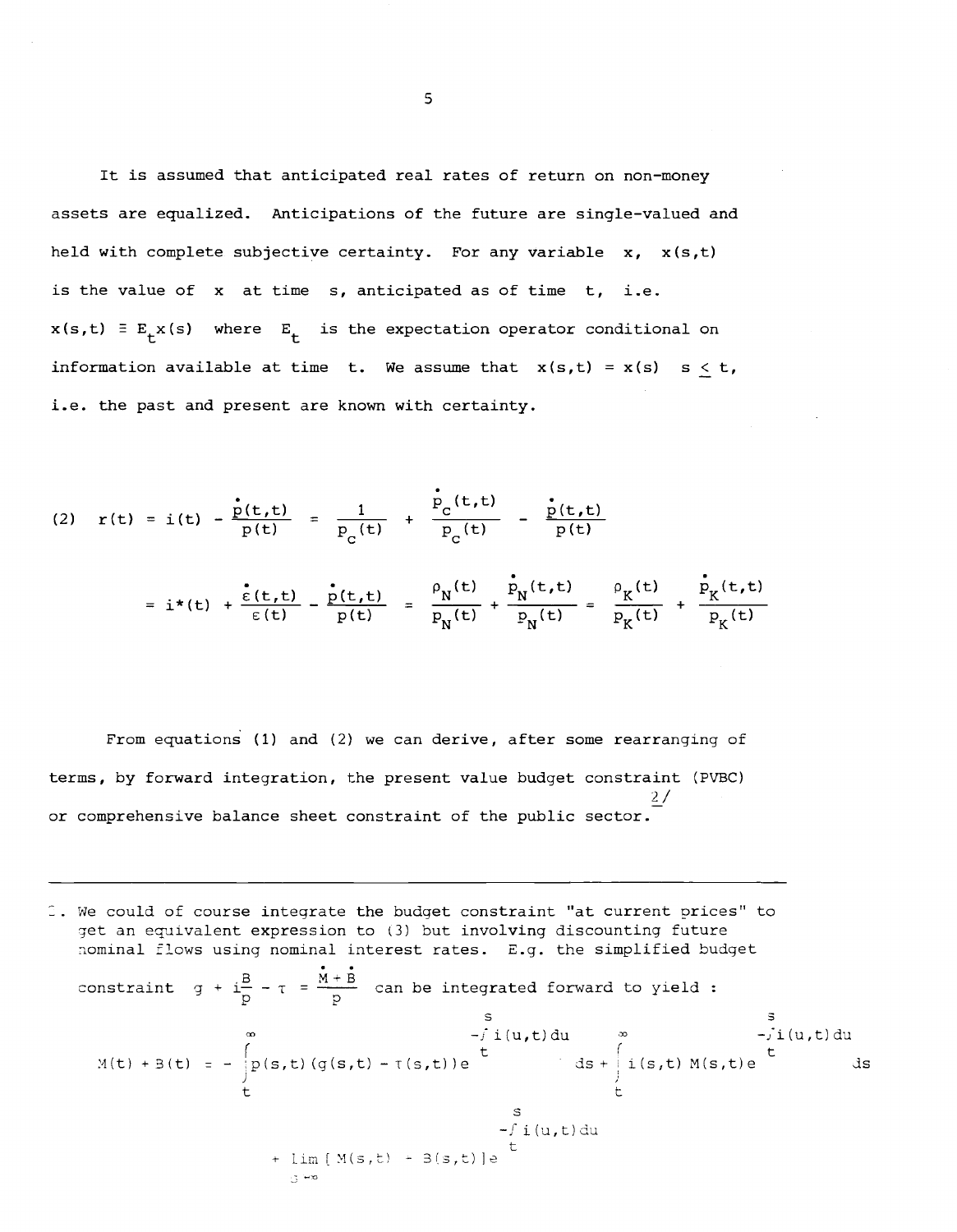(3) 
$$
G(t) = p_K(t) K(t) + p_N(t) N(t) - \left(\frac{M(t) + B(t) + p_c(t)C(t) - \epsilon(t)F^*(t)}{p(t)}\right)
$$

$$
+ T(t) + \Pi(t) + Z(t) + \Omega(t)
$$

(4a) 
$$
G(t) = \int_{t}^{\infty} g(s,t)e^{st} dt
$$
 ds

(4b) 
$$
T(t) = \int_{t}^{\infty} \tau(s,t)e^{st} ds
$$

(4c) 
$$
\Pi(t) = \int_{t}^{\infty} i(s,t) \frac{M(s,t)}{p(s,t)} e^{\int_{t}^{s} t} ds.
$$

(4d) 
$$
Z(t) = \int_{0}^{\infty} (p_{K}(s,t) - 1) \dot{K}(s,t) e^{t} ds.
$$

(4e) 
$$
p_K(t) = \int_{t}^{\infty} \rho_K(s,t) e^{\int_{t}^{s} r(u,t) du} ds
$$

(4f) 
$$
P_N(t) = \int_{t}^{\infty} \rho_N(s,t) e^{\int_{t}^{s} t(u,t) du} ds.
$$

(4g) 
$$
p_{C}(t) \equiv \int_{t}^{s} e^{t} dt = p(t) \int_{t}^{\infty} \frac{1}{p(s,t)} e^{t} ds.
$$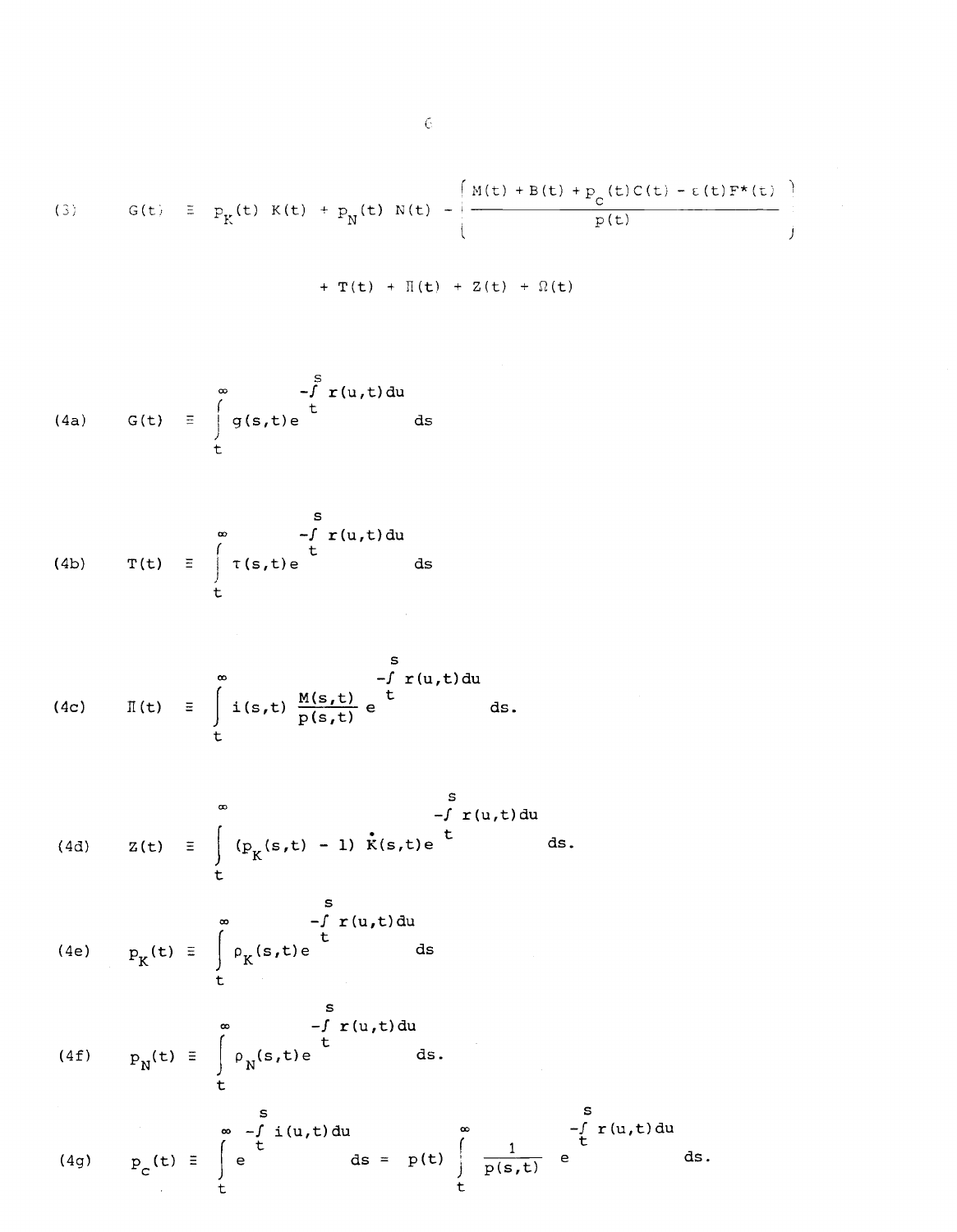(4h) 
$$
\Omega(t) = \lim_{s \to \infty} \left[ \frac{M(s,t) + B(s,t) + p_c(s,t) C(s,t) - \epsilon(s,t)F^*(s,t)}{p(s,t)} - p_K(s,t)K(s,t) - p_N(s,t)N(s,t) \right] e^{-\int_{t}^{s} r(u,t) du}
$$

 $\Omega(t)$  is determined by the terminal boundary condition in the solution of the first—order linear differential equation that yields (3). It is conventionally set equal to zero.

If the real interest rate r exceeds the natural rate of growth of output, n, this terminal condition is implied by the weak requirement that the ratio of marketable public sector wealth  $\begin{pmatrix} M+B+p_C - \varepsilon F^* \\ p_K+p_N & - \end{pmatrix}$ J to trend output remains bounded. If the real interest rate lies below the natural growth rate, however, honest Ponzi games (servicing existing debt through further borrowing) are feasible and the condition  $\Omega(t) = 0$ is arbitrary and ad-hoc.  $r < n$  is possible as the competitive equilibrium outcome in an overlapping generations model without intergenerational gift and bequest motives (Diamond [19651). If a child-to-parent gift motive is operative in a stationary equilibrium of a Diamond—type overlapping generations model with gifts and bequests, then this stationary equilibrium must be characterized by dynamic inefficiency, i.e.  $r < n$ (Buiter [1980], Carmichael [1982]).

In what follows I assume, with a somewhat uneasy conscience, that  $\Omega(t) = 0.$ <sup>3/</sup>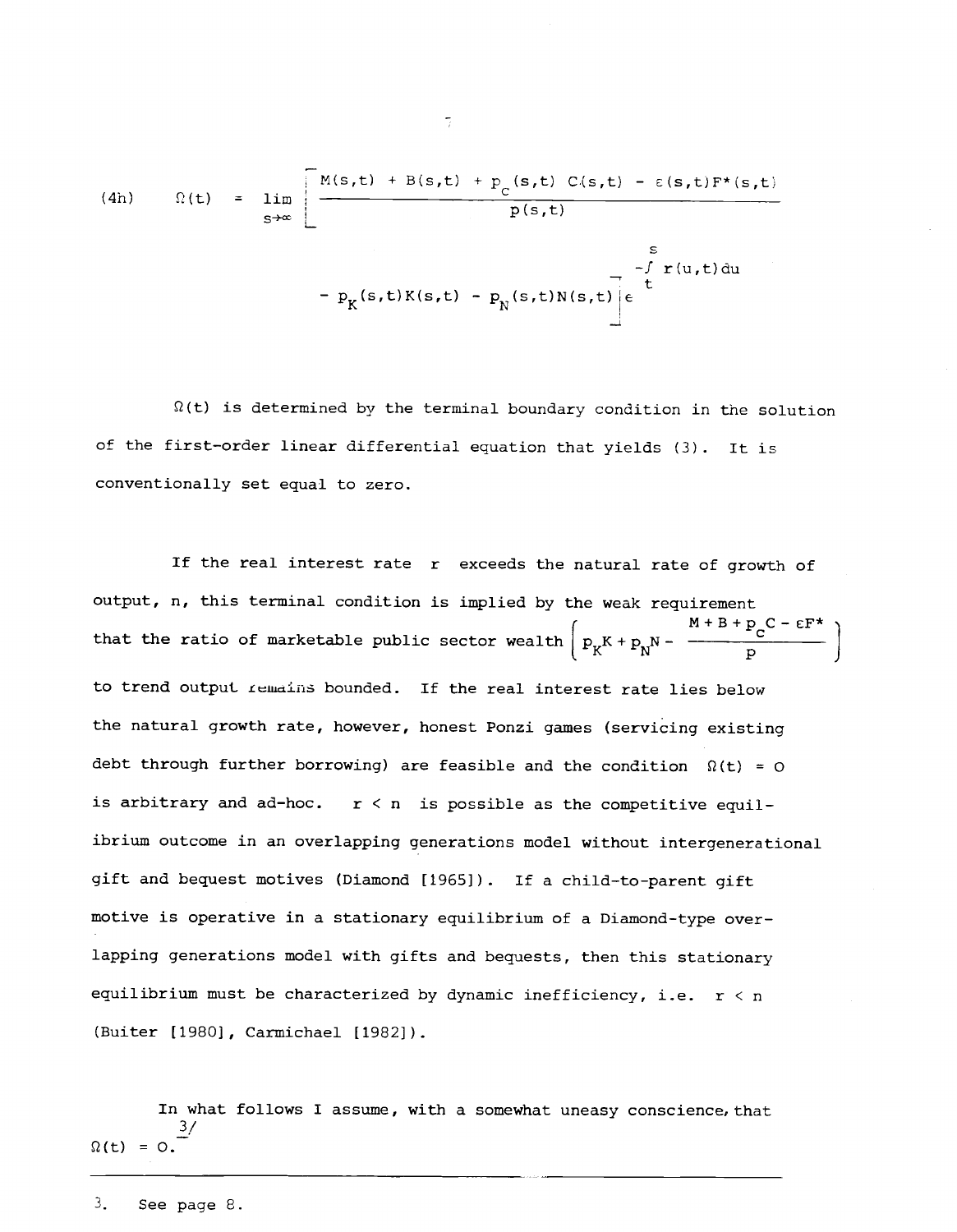### Footnote 3

Consider the simplified budget constraint  $g(t) + r(t) b(t) - T(t) = b(t)$ . Bonds are short and index-linked. Let  $\tilde{g} = \frac{g}{y}$ ,  $\tilde{b} = \frac{b}{y}$ ,  $\tilde{\tau} = \frac{\tau}{y}$ ;  $\tilde{g}$ ,  $\tilde{\tau}$  and r are constant while y grows at the exogenously given rate n. The foward-looking present value budget constraint doesn't exist if  $n > r$ as can be seen by inspecting

$$
\tilde{b}(t) = \lim_{T \to \infty} \left\{ \int_{t}^{T} (\tilde{\tau} - \tilde{g}) e^{(r-n)(t-s)} ds + \tilde{b}(T) e^{(r-n)(t-T)} \right\}. \text{ It is however clear}
$$
\n
$$
\text{that since } \tilde{b}(t) = \tilde{b}(t_0) e^{(r-n)(t-t_0)} + \left( \frac{\tilde{g} - \tilde{\tau}}{n-r} \right) \left[ 1 - e^{(r-n)(t-t_0)} \right],
$$

the debt-output ratio is perfectly well-behaved for any finite "fundamental" deficit  $\tilde{g} - \tilde{t}$ , with a steady-state value of  $\frac{\tilde{g} - \tilde{t}}{n - r}$ . One obvious "physical" constraint is  $0 \leq \tilde{g} \leq 1$ . The choice of borrowing vs. taxes depends exclusively on distributional criteria and on the relative efficiency costs of debt vs. tax financing. Taxes need never be levied and may indeed be negative forever. Stanley Fischer provided me with the example and the insights it contains.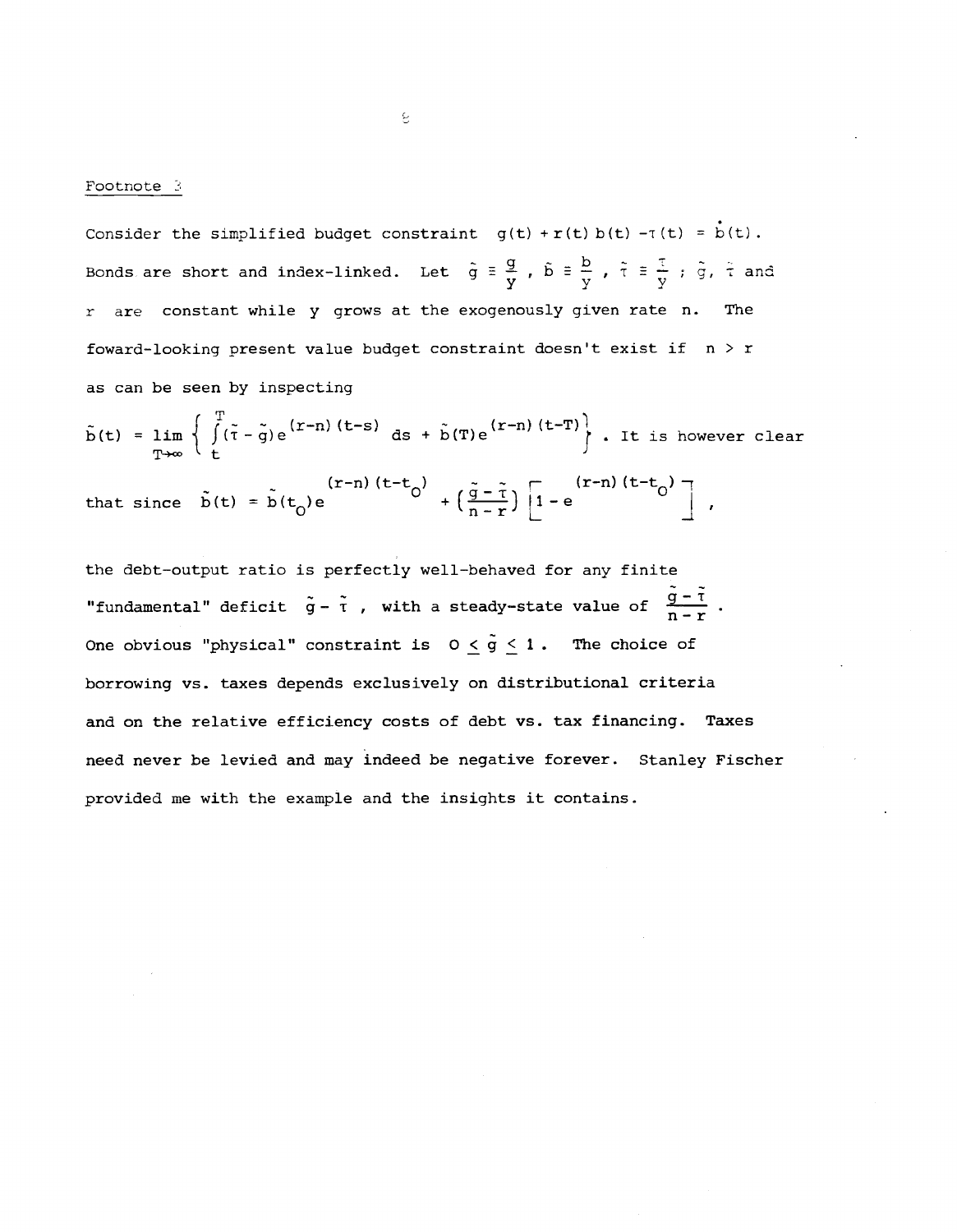$\Pi(t)$  is the present value of the profits earned by the central bank by investing its entire expected portfolio at each future date (the counterpart of its liability M) in interest-bearing assets. Integrating (4c) by parts we find that

(5a) 
$$
\Pi(t) = S(t) + \frac{M(t)}{p(t)}
$$
  
\n(5b)  $S(t) = \int_{t}^{\infty} \frac{\dot{n}(s,t)}{p(s,t)} e^{t} ds = \int_{t}^{\infty} \frac{\dot{n}(s,t)}{M(s,t)} \frac{M(s,t)}{p(s,t)} e^{t} ds$ 

S(t) is the present value of current and future seigniorage. It follows that (3) can be rewritten as

 $(6a)$  G(t)  $\equiv$  W(t)

(6b) 
$$
W(t) = p_K(t) K(t) + p_N(t) N(t) - \frac{(B(t) + p_c(t)C(t) - \varepsilon(t)F^*(t))}{p(t)}
$$

+  $T(t)$  +  $S(t)$  +  $Z(t)$ 

Equations (6a, b) characterize consistent fiscal and financial plans. By analogy with the present value budget constraint of a private agent, we arrange the public sector P.V.B.C. so that, in present value terms, the government's consumption programme, G, must be equal in value to its comprehensive net worth, W. The question whether it makes any sense to speak of a net worth constraint for the public sector, is addressed below.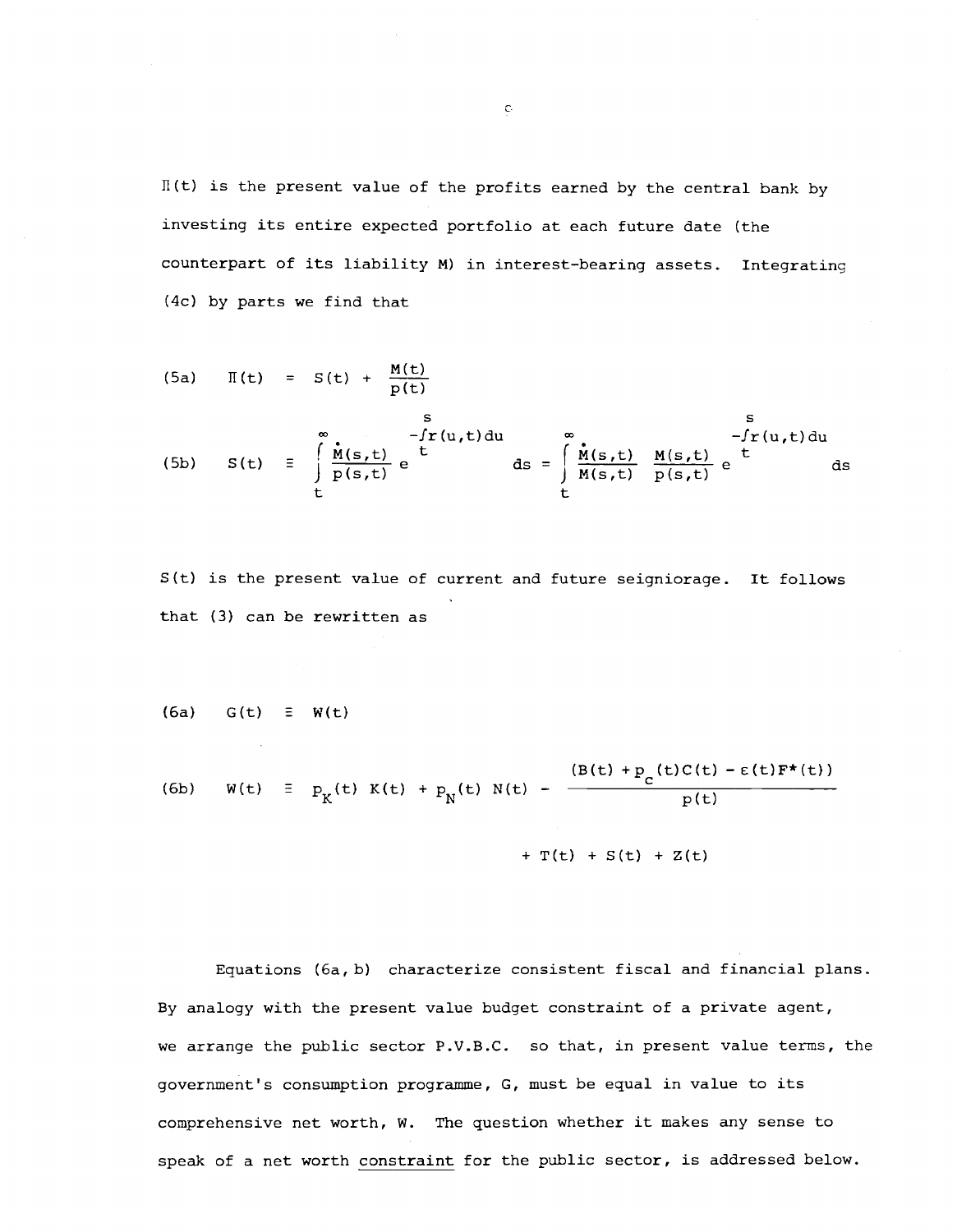Tangible assets,  $K$ ,  $R$  and  $F^*$ , tangible liabilities  $M$ ,  $B$ , and  $C$ and intangible assets  $T$ ,  $\Pi$  and  $Z$  make up public sector net worth,  $W$ . Note, from the definition of Z in (4d) that government wealth is a function of the future public sector capital formation programme only to the extent that the shadow price of public sector capital,  $p_y$ , differs 4/ from its opportunity cost, 1. If public and private sectors use capital with equal inefficiency, public sector capital formation does not alter public sector net worth. Also, privatization of public sector assets or nationalization of private assets (both at market prices) affect public sector net worth only to the extent that the assets are used with differing degrees of efficiency in the public and private sectors..

Equations (6a, b) make clear how a government can finance a planned increase in the present value of its consumption programme.. It can raise the present value of planned future taxes net of transfers T or the present value of its future seigniorage, S (the "inflation tax"). This higher inflation tax will require a higher proportional rate of money growth (in a stationary equilibrium) unless the inflation elasticity of the demand for real money balances is negative and greater than unity in absolute value. With K and R predetermined, an increase in  $p_K$  (say brought about by an increase in the efficiency with which public sector capital is operated) or in  $p_R^{\prime}$  (say through an oil discovery or an increase in the price of oil) can raise  $p_{\mathbf{r}}$ K and  $p_{\mathbf{p}}$ R respectively.

W can further be increased discontinuously at a point in time by

 $1:$ 

Note that  $p_K$  could be negative, e.g. if the public sector enterprises operating the public capital are secular loss makers.  $\rho_K$  is only the net cash return to the public sector.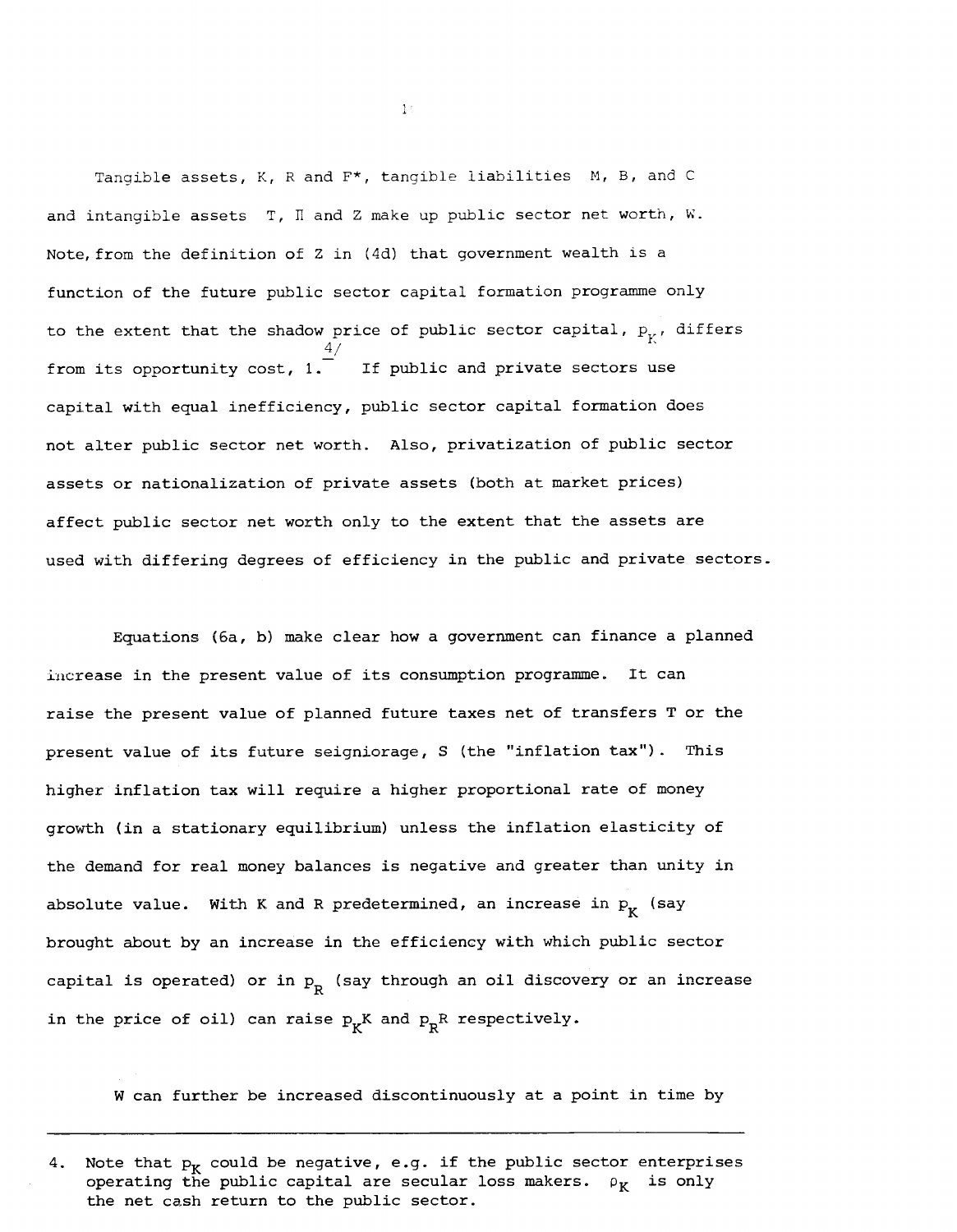completely or partially defaulting on the financial liabilities M, B and C, either formally or de facto by engineering an upward jump in the price level (which is possible in new classical flex—price models) or a downward jump in  $p_{\alpha}$ , through current announcements of future policy actions. Revaluation of foreign currency—denominated assets (if a change in the real exchange rate can be engineered) is another mechanism for altering W discontinuously, as is the announcement, if  $P_K$   $\neq$  1, of a change in the future public sector capital formation programme or in future planned privatization or nationalization.

Equations (6a, b) are a convenient accounting framework for evaluating the consistency of current and future spending, tax and transfer plans with the monetary targets, the future capital formation programme, and the inherited stocks of tangible real and financial assets and liabilities. They represent a feasthility or consistency check on alternative fiscal and financial scenarios.

Note that there are likely to be behavioural relationships linking together the various items in equations (6a, b). E.g. in a Keynesian world a cut in the spending programme G(t) may lower effective demand and output, reduce the tax base and thus T, even at given tax rates. In an economy characterized by financial crowding out (the displacement of private capital by public sector interest-bearing debt) an increase in  $\frac{B + p_{\rm c}}{2}$  may reduce T etc. p

ii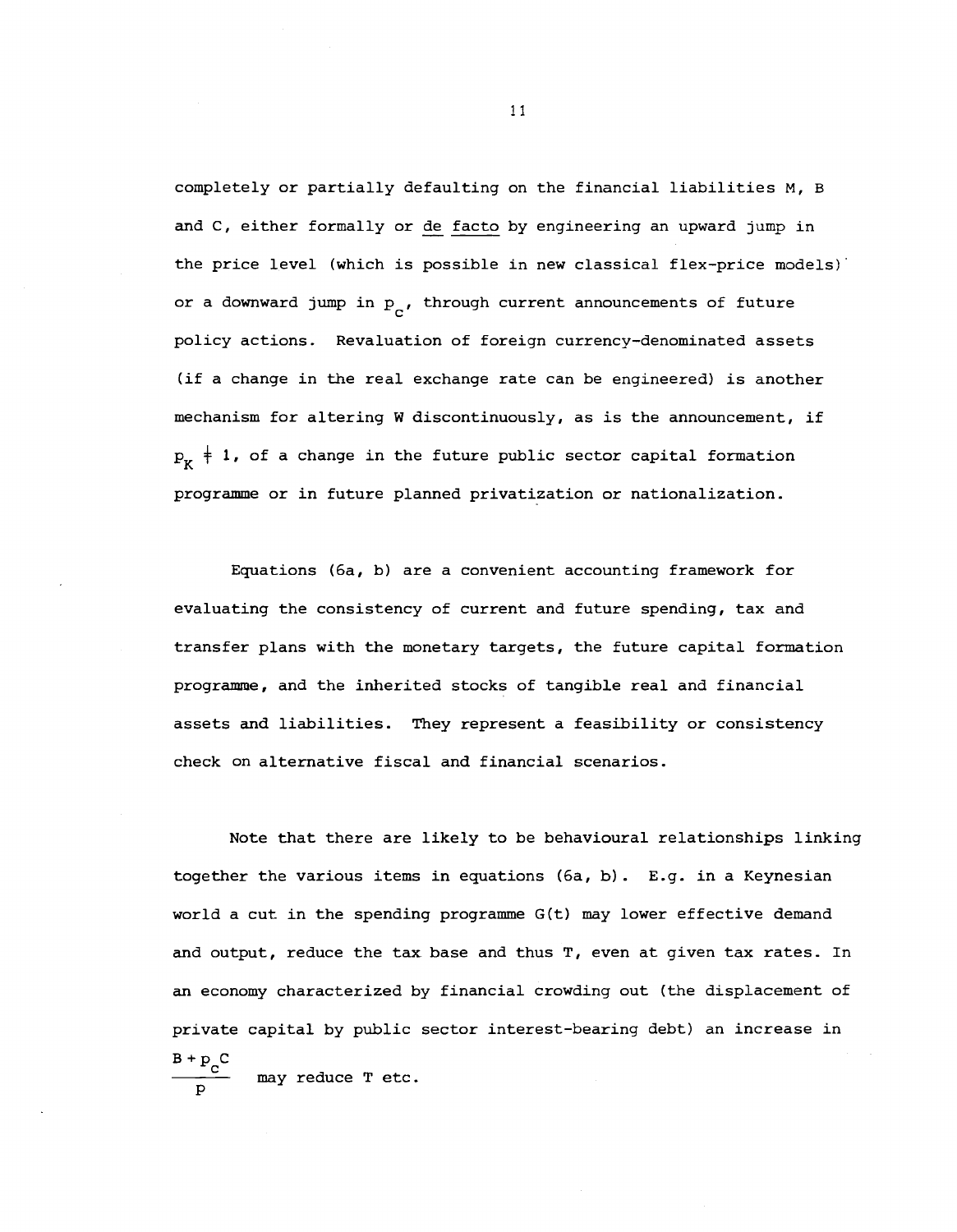## Sustainable or consistent fiscal and financial plans

The government comprehensive balance sheet constraint or present value budget constraint contains all the information required for an evaluation of the sustainability of fiscal and financial plans, the consistency of spending, revenue raising and monetization objectives, etc. Almost the same information that is contained in this stock constraint, however, can be expressed in the form of "flow" budget constraints.

 $1<sup>2</sup>$ 

First consider an infeasible or inconsistent plan. This will be characterized by  $G - W \neq 0$ . Such an excess or shortfall of spending over resources will of course not be observed. Something will adjust to re-establish equality, whether this takes the form of changing G or W or both.

Some interest attaches to the perpetuity equivalent or annuity value of this present value deficit or surplus. This is given by the "permanent deficit", D.

(7) 
$$
D(t) \equiv R(t) [G(t) - W(t)]
$$

(8)

\n
$$
R(t) \equiv \left[ \int_{t}^{\infty} e^{-(\int_{t}^{t} r(u, t) du} ds \right]^{-1}
$$

R(t) is the coupon yield on an index-linked ("real") consol or the long real rate of interest.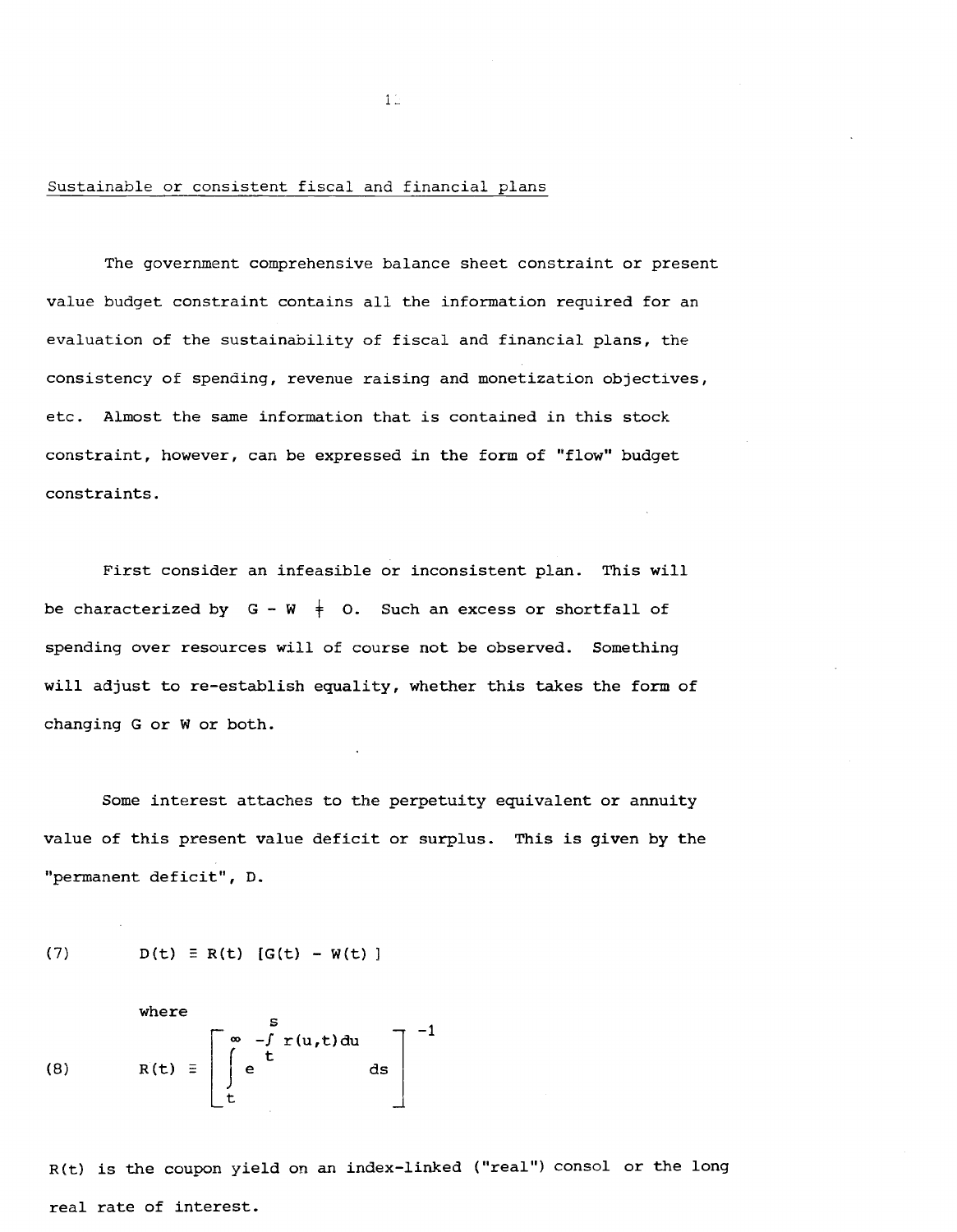D, the permanent share deficit, gives the constant proportion of capacity output,  $\bar{y}$ , represented by the present value deficit or surplus. It is given by

(9) 
$$
D(t) = R(t) [G(t) - W(t)]
$$

where

(10a) 
$$
\overline{R}(t) = \begin{bmatrix} \infty & -\int [r(u,t) - n(u,t)] du \\ \int e^{t} & ds \end{bmatrix}^{-1}
$$

and

(10b) 
$$
n(t) = \frac{1}{y}(t) / \frac{1}{y}(t)
$$

The expression "permanent deficit" involves a mild abuse of language as this deficit will not materialize, let alone be permanent. It does however represent the permanent adjustment that must be made, either to  $\frac{5}{ }$ spending or to receipts.

There are two other informative and convenient measures of fiscal and financial plans: the constant net worth deficit and the constant permanent income deficit.

It is easily checked that the expected rate of change of public sector

5. I am indebted to Stanley Fischer for clarifying these issues.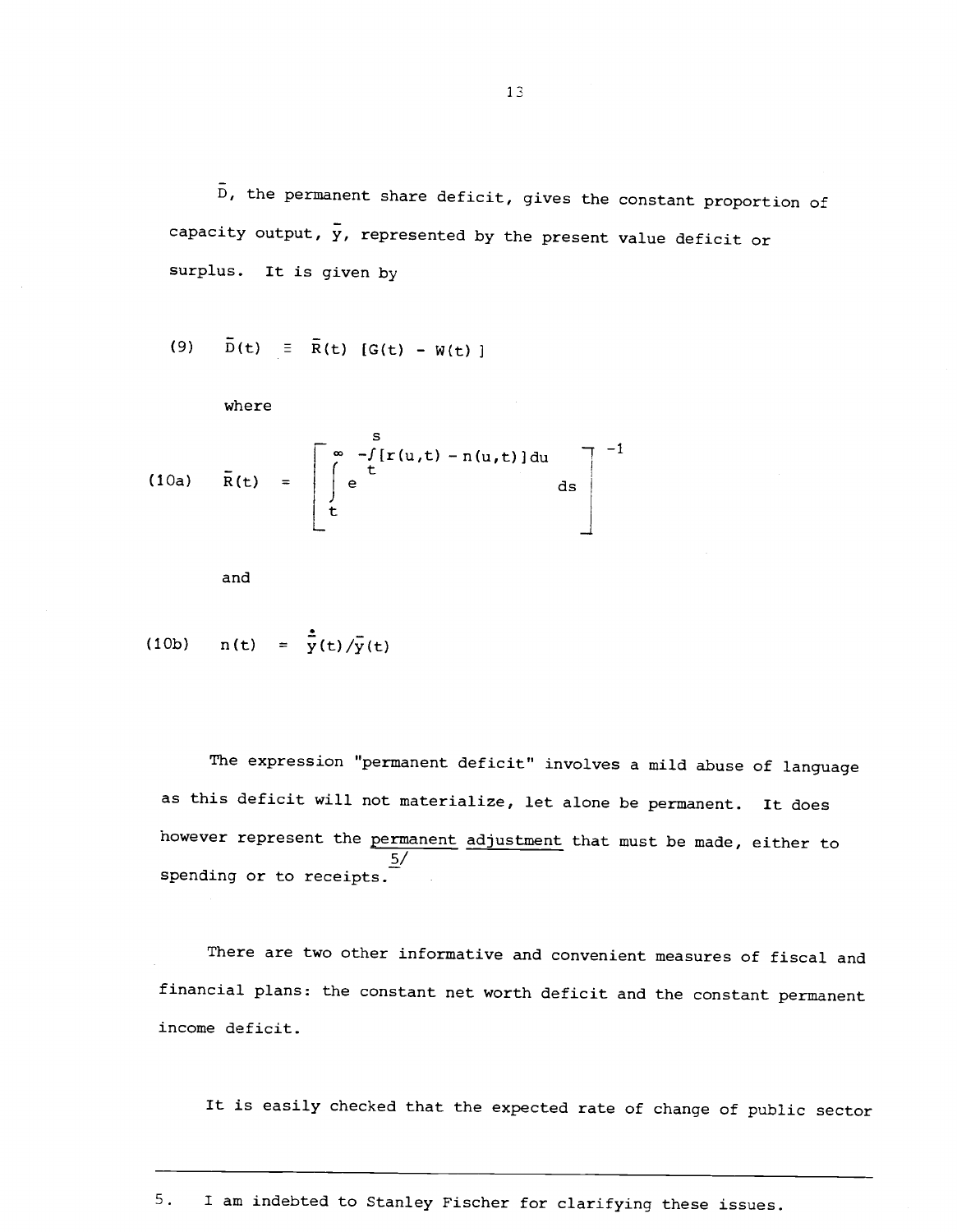net worth is given by

(11) 
$$
\mathbf{\dot{w}}(t,t) = \mathbf{r}(t) \mathbf{W}(t) - g(t)
$$

The current level of public sector consumption can be said tc be sustainable if it keeps comprehensive net worth constant ex—ante. This will be the case when current public consumption equals the short real interest rate times comprehensive net worth, i.e. when  $g(t) = r(t) W(t)$ . The constant net worth deficit is then given by

(12) 
$$
D^{W}(t) \equiv -\dot{W}(t,t) = g(t) - r(t) W(t)
$$

If one's criterion of the sustainability of current consumption involves a constant (ex-ante) ratio of net worth to capacity output, the sustainable consumption level is given by  $g(t) = \overline{r}(t)$  W(t) where  $\bar{r}$  = r-n. The constant net worth share deficit can then be defined as

(13) 
$$
\bar{D}^{W}(t) = g(t) - \bar{r}(t) W(t)
$$
.

The level (share) of consumption consistent with constant net worth (a constant net worth share) will of course be subject to anticipated fluctuations over time if the short real interest rate varies over time. An alternative permanent income approach to defining sustainability therefore suggests itself (see Miller [19821, Miller and Babbs [1983]). The highest indefinitely sustainable constant level of public sector consumption (or permanent income) is given by multiplying net worth by the long real interest rate: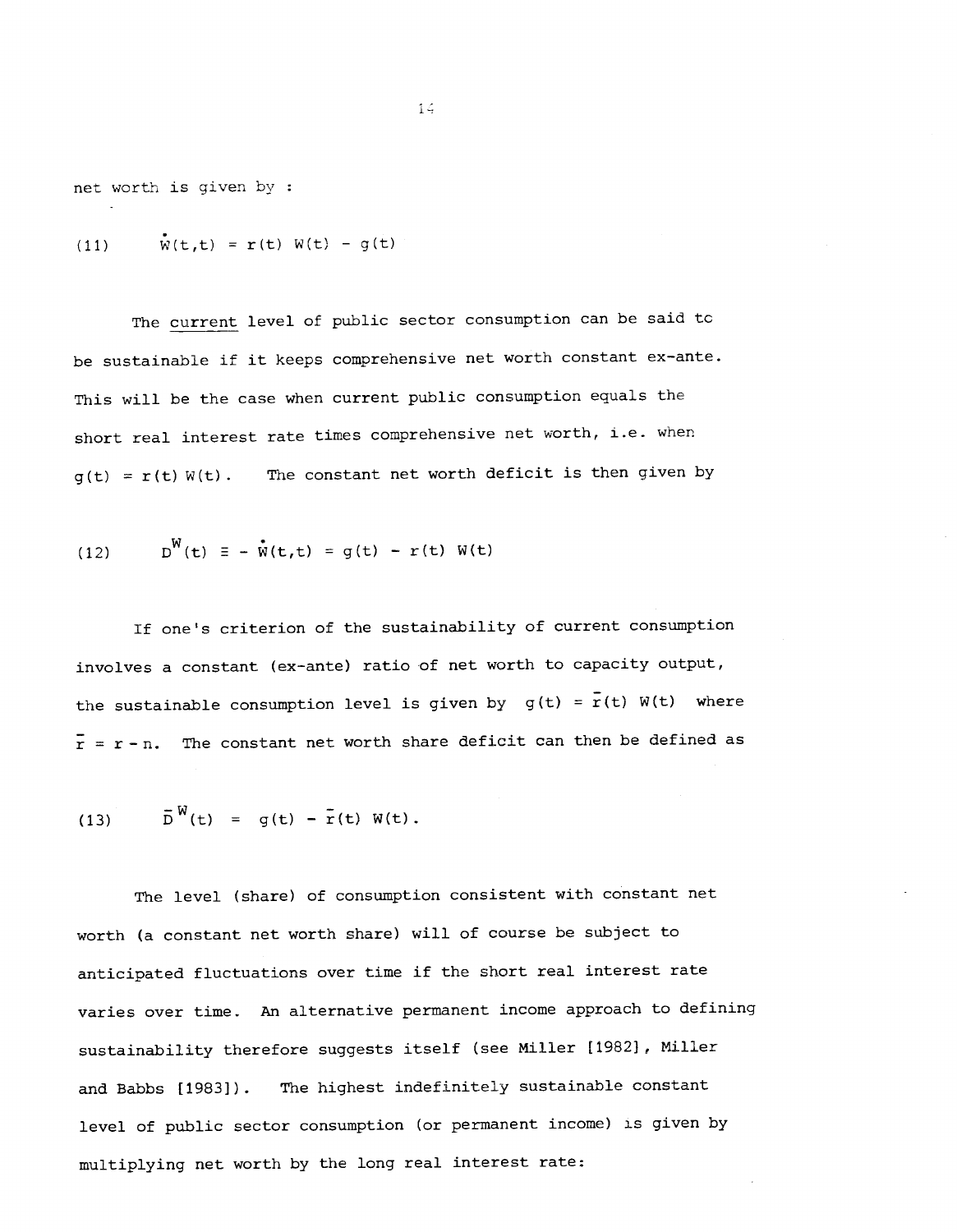(14) 
$$
g^P(t) \equiv R(t) W(t)
$$
.

The anticipated rate of change of permanent income is

(15) 
$$
\dot{g}^P(t,t) = R(t) (g^P(t) - g(t))
$$

The constant permanent income deficit is then defined as

(16) 
$$
D^{P}(t) = g(t) - g^{P}(t) = g(t) - R(t)W(t)
$$

Finally, if a constant sustainable share of public sector consumption in capacity output is taken as one's criterion for the sustainability of current consumption, the constant permanent income share deficit  $\bar{D}^p(t)$  suggests itself:

(17) 
$$
\bar{D}^{P}(t) = g(t) - \bar{R}(t) W(t)
$$

If  $D^{W}(t)$  ( $\overline{D}^{W}(t)$ ) is positive, comprehensive net worth W is falling (the ratio of public sector comprehensive net worth to capacity output  $\frac{w}{y}$  is falling). This decline in W  $\left(\frac{w}{y}\right)$  can manifest itself in different ways. If  $p_K K$ ,  $p_R R$ ,  $\frac{\varepsilon F^*}{D}$ , T, S and Z all remained constant (continued to grow at the natural rate  $n(t)$ ), the decline in W (in  $\frac{w}{2}$  ) would come about through an increase in  $\overline{B}$  B +  $\overline{p}_C$ the real stock of interest bearing public sector debt  $\frac{1}{\sqrt{2}}$  (an increase in the ratio of interest-bearing debt to capacity GNP). In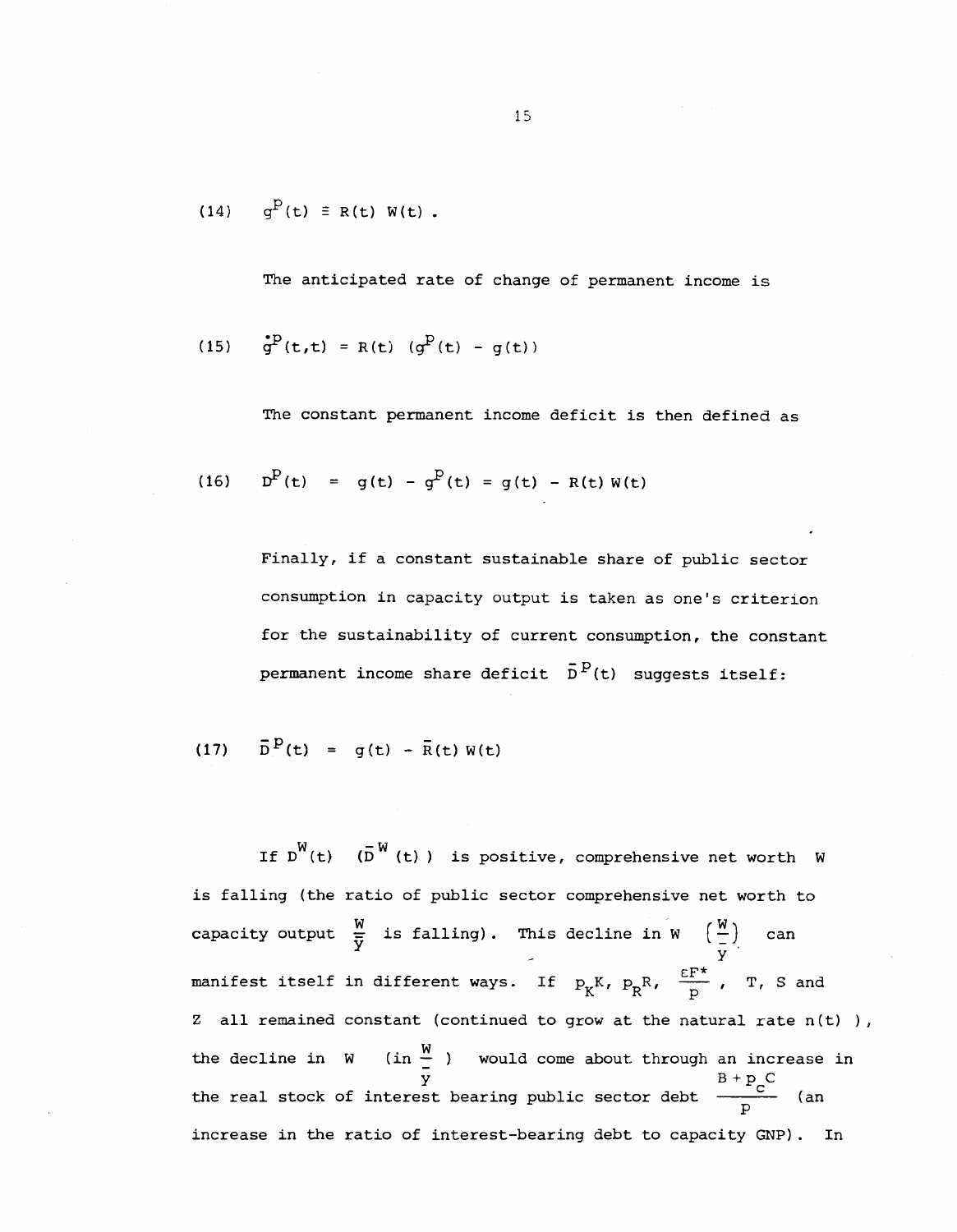most models that do not exhibit debt neutrality, such an increase in the real debt burden causes financial crowding out. The degree and time pattern of such financial crowding out is of course model-specific.

If  $D^P(t)$  ( $\bar{D}^P(t)$ ) is positive, government permanent income (the ratio of government permanent income to capacity output) is declining. If e.g.  $R[p_K^K + p_R^R + \frac{\epsilon F^{\star}}{p} + T + S + Z]$  were constant (if  $\bar{R}[p_K K + p_R R + \frac{\epsilon F^{\star}}{p} + T + S + Z]$  were constant) the unsustainability would show up through an increase in the real cost of debt service  $(B + p<sub>n</sub>C)$  $R \rightarrow \gamma$  (through an increase in the real cost of debt service as p a proportion of capacity output).

Note that  $D^P$  will coincide with  $D^W$  if  $R=r$  and that  $\bar{D}^P$  will be the same as  $\bar{D}^W$  if  $\bar{R} = \bar{r}$ .

To construct these various deficit concepts (except for the permanent deficit in (7) and the permanent share deficit in (9), government current spending on goods and services was singled out from all other outlays and receipts. This reflects the view that the path of public sector consumption spending over time is one of the four central concerns of fiscal policy. Two of the other three — distribution of income and wealth between agents, groups or classes and the efficiency losses associated with non—lump sum taxes, transfers and subsidies cannot be addressed within a highly aggregative accounting framework. The last - fiscal and financial stabilization policy - may make use of this accounting framework, but only as one input among many. It should be clear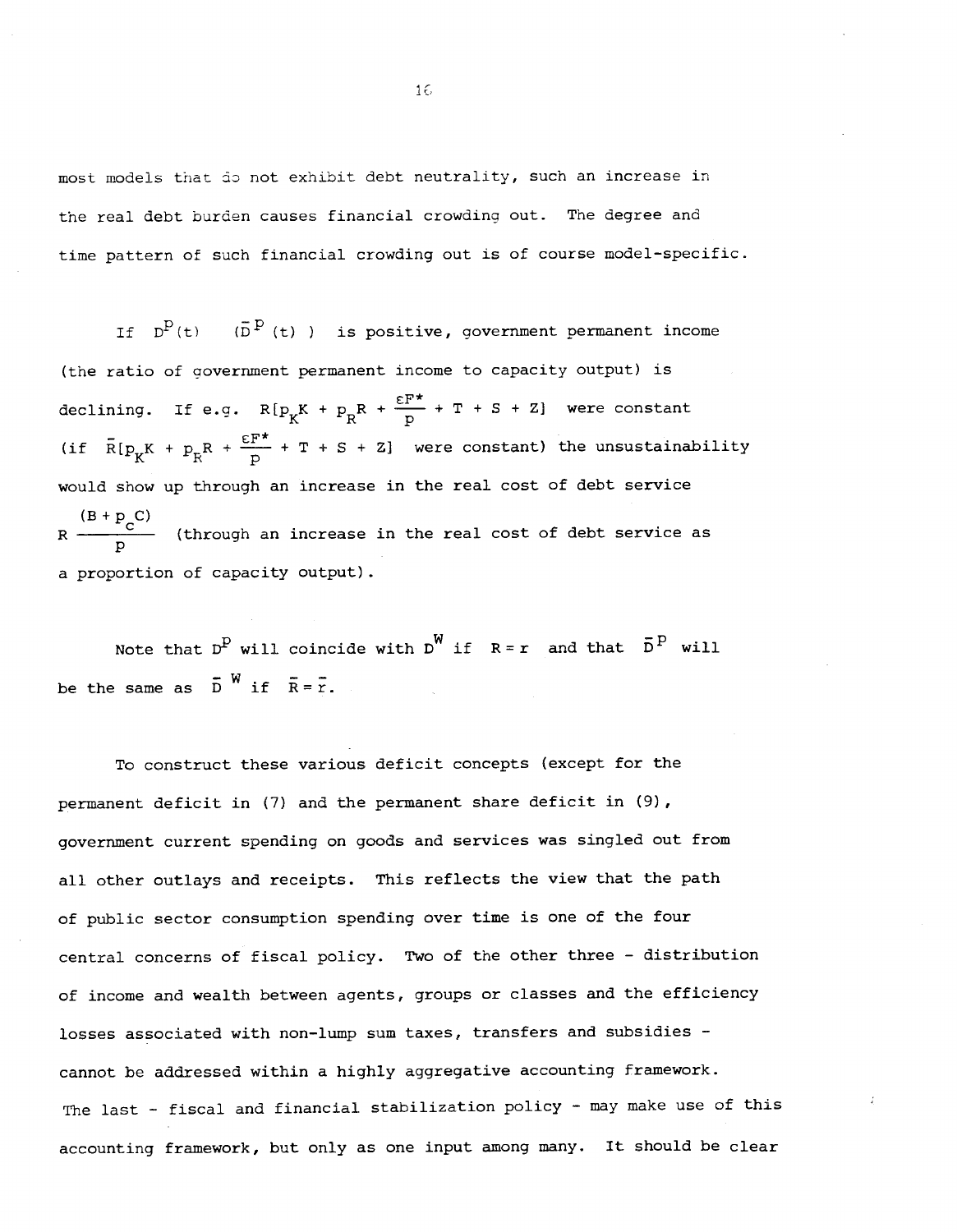however that the sustainability of any spending programme can be evaluated simply by transferring the present value of the relevant outlays (e.g. transfers plus subsidies) to the left—hand—side of the PVBC in (6a). The augmented present value of spending aggregate G, say, and the correspondingly augmented comprehensive wealth aggregate  $W$ , say, can then be put through their paces as in equations  $(12)$ ,  $(13)$ ,  $(16)$  and  $(17)$ .

### III "Deficit corrections"

One instructive way of looking at these new proposed deficit measures is by listing the "corrections" required to go from the conventional PSBR to the new measures. In equations (18a, b) I list the steps to go from the PSBR to  $\bar{D}^{\bar{P}}(t)$  and  $\bar{D}^{\bar{W}}(t)$  respectively. To get to  $D^D$  or  $D^W$  instead, simply replace  $\bar{R}$  by R (18a) and  $\bar{r}$  by r in (18b) and omit n(t) in (18b). To obtain  $\bar{D}$ , the permanent share deficit given in (9) simply add  $\bar{R}(t)G(t) - g(t)$  on the righthand side of  $(18a)$ . This substitutes the perpetuity value of the future consumption programme (corrected for trend output growth) for current consumption. To get D, the permanent deficit given in (7), from (18a) replace  $\overline{R}$  by R in (18a) and add  $R(t)G(t) - g(t)$  on the righthand—side. Since government consumption spending in the U.K. has tended to grow in recent decades at the trend rate of growth of output,  $\bar{D}$  and  $\bar{D}^{\bar{P}}$  should not be too different from each other.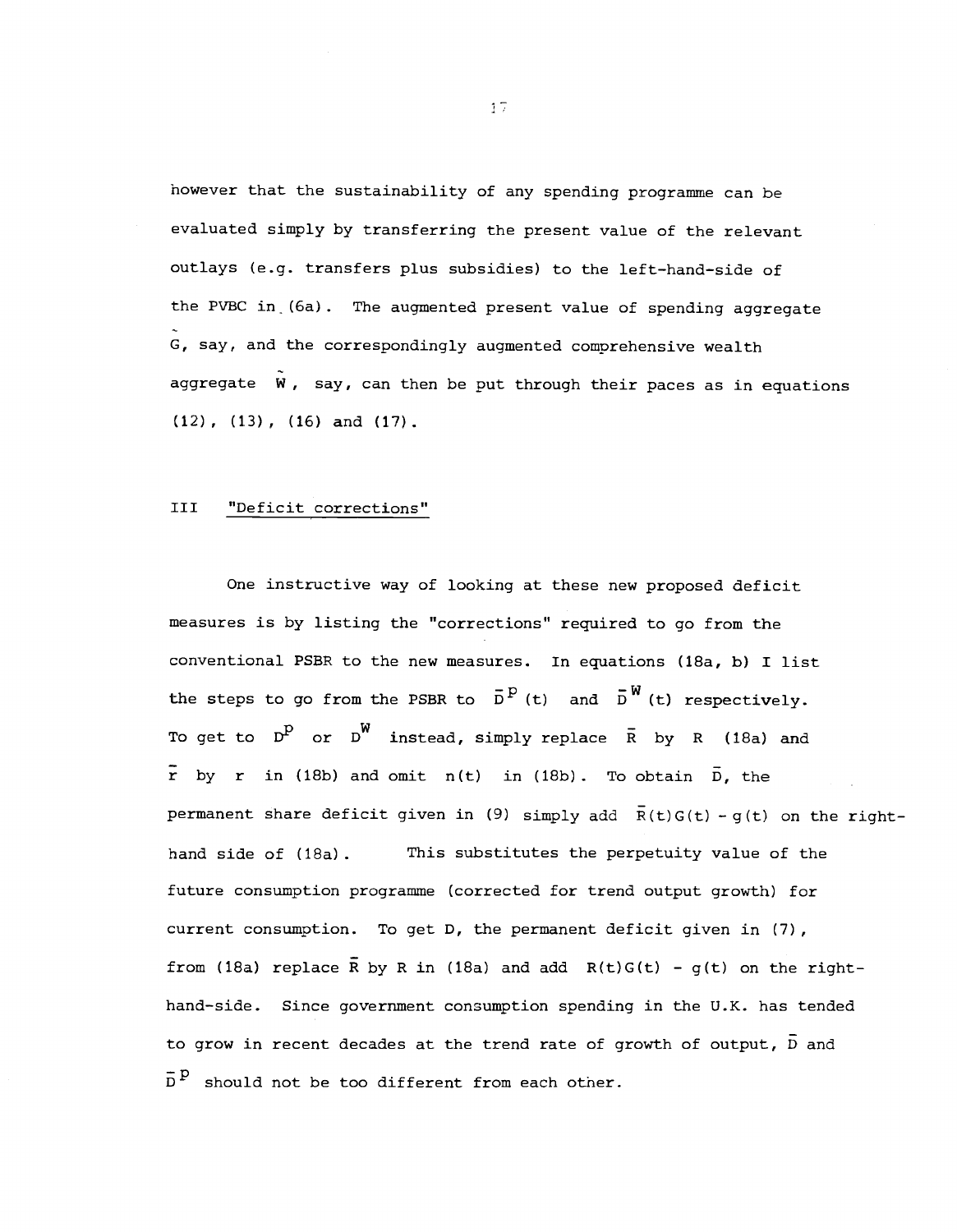(18a) 
$$
\vec{D}^{\text{P}}(t) = \text{PSBR}(t) - p_{\text{N}}(t) \vec{N}(t) - p_{\text{K}}(t) \vec{K}(t) + [\vec{R}(t) - i(t)] \frac{\vec{B}(t)}{p(t)}
$$
  
+  $\left[\vec{R}(t) - \frac{1}{p_{\text{C}}(t)}\right] \frac{p_{\text{C}}(t) C(t)}{p(t)} - (\vec{R}(t) - i*(t)) \frac{c(t)F^{*}(t)}{p(t)}$   
-  $(\vec{R}(t) - \frac{\rho_{\text{N}}(t)}{p_{\text{K}}(t)}) p_{\text{K}}(t) N(t)$   
-  $(\vec{R}(t) - \frac{\rho_{\text{N}}(t)}{p_{\text{N}}(t)}) p_{\text{N}}(t) N(t) - (\vec{R}(t) T(t) - \tau(t)) - \vec{R}(t) S(t)$ .  
-  $[\vec{R}(t) Z(t) - (p_{\text{K}}(t) - 1) \vec{k}(t)]$   
(18b)  $\vec{D}^{W}(t) = \text{PSBR}(t) - p_{\text{N}}(t) \vec{N}(t) - p_{\text{K}} \vec{k} - (\frac{\vec{P}(t,t)}{p(t)} + n(t)) \frac{\vec{B}(t)}{p(t)}$   
+  $(\vec{r}(t) - \frac{1}{P_{\text{C}}(t)}) \frac{P_{\text{C}}(t)C(t)}{p(t)} + (n(t) + \frac{\vec{P}(t,t)}{p(t)} - \frac{\vec{E}(t,t)}{\vec{E}(t)}) \frac{\vec{E}(t)F^{*}(t)}{p(t)}$   
-  $(\vec{r}(t) - \frac{\rho_{\text{N}}(t)}{P_{\text{K}}(t)}) p_{\text{K}}(t) K(t)$   
-  $(\vec{r}(t) - \frac{\rho_{\text{N}}(t)}{P_{\text{N}}(t)}) p_{\text{N}}(t) N(t) - (\vec{r}(t) T(t) - \tau(t)) - \vec{r}(t) S(t)$ .  
-  $[\vec{r}(t) Z(t) - (p_{\text{K}}(t) - 1) \vec{k}(t)]$ 

Since  $\bar{D}^P$  (t) is probably the more interesting of the two measures, we shall concentrate on it. The figures are strictly back-of-the envelope and are for illustrative purposes only. Taking the corrections to the PSBR in (18a) in turn:

-  $p_N^N$  : This is a proxy for t-ose net sales of existing public sector assets that should be added to the PSBR to get the public sector financial deficit (PSFD) on a national accounts basis.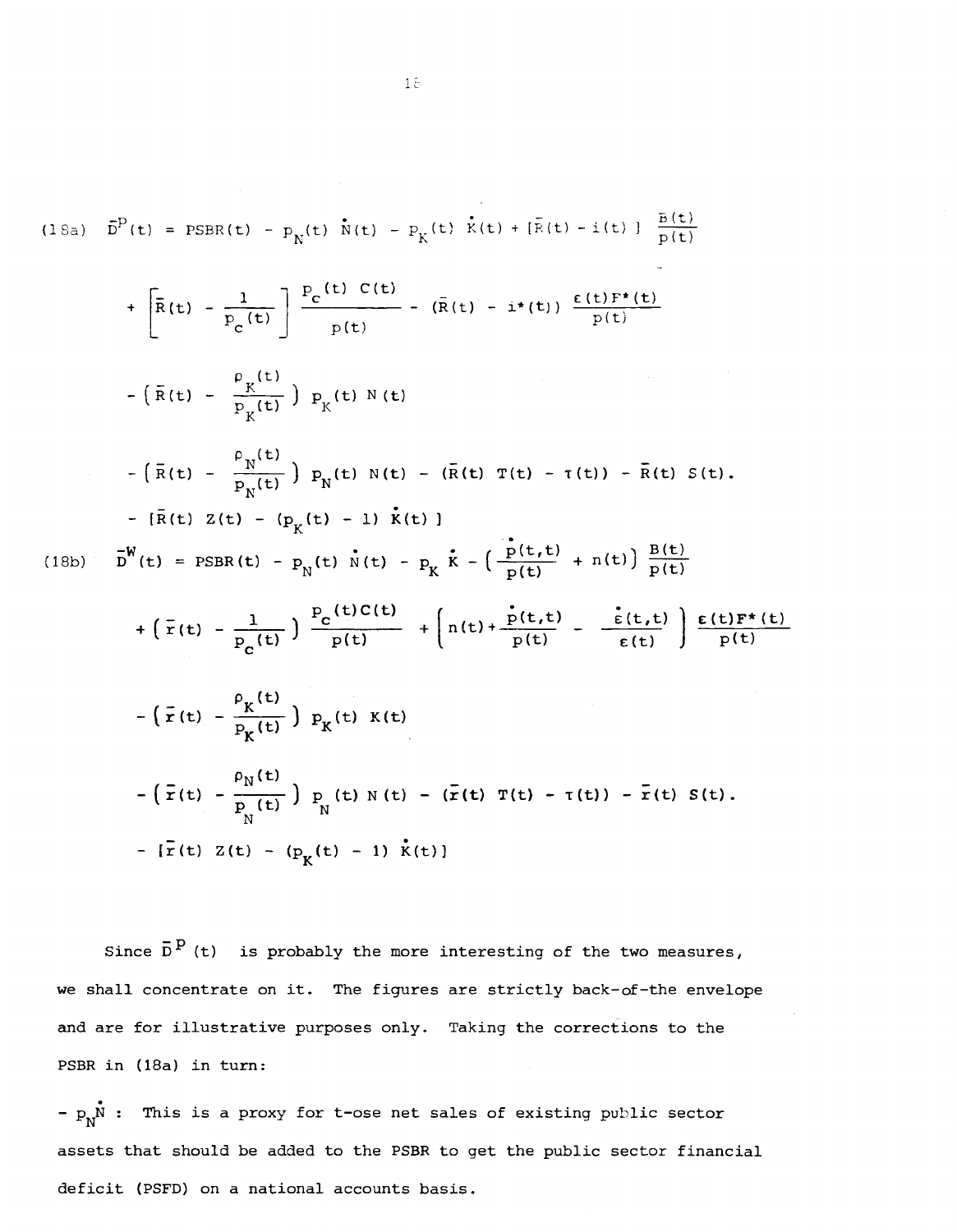-  $p_k \stackrel{\bullet}{\mathbf{r}}$  ; g(t) in (19 a, b) is public sector consumption spending. Many categories of exhaustive public spending possess characteristics both of consumption and capital formation. In the illustrative figures for the U.K. given in Table 1 I finesse these problems by following standard national income accounting conventions. On this basis, estimates of public sector net capital formation (at replacement cost) which should be subtracted from the PSBR and PSFD as one of the steps to get to  $\bar{D}^D$ , are available in the U.K.

 $B_{10.65}$   $\frac{1}{10}$   $\frac{P_C^C}{C}$  this is not +  $(\bar{R} - i)$   $\frac{B}{p}$  +  $(\bar{R} - \frac{1}{p_c})$   $\frac{P_C}{p}$  : this is not merely an inflation and real growth correction but also involves the permanent income smoothing 6/ reflected in the use of the long real interest rate. (This last step is omitted in (19b).) In public sector permanent income, debt service on the bond debt should be evaluated by multiplying the real long run (consol) rate of interest net of the natural growth rate,  $\overline{R}(t)$ , into the market value of all bonds. Estimates for this correction for the U.K. and <sup>a</sup> discussion of its methodological foundations are given in Miller [1982] and in Miller and Babbs [1983]. They are reproduced here in Table I.

-  $(\bar{R} - i^*)$   $\frac{\epsilon F^*}{P}$  : This corrects for changes in the domestic currency value of foreign currency denominated assets and liabilities as well as for domestic inflation, real growth and permanent income smoothing. It is very important for a number of LDC's which have borrowed externally in dollars or other hard currencies. (See Buiter [1983].) Its significance for the U.K. and U.S. is likely to be quite minor.

6. For conventional inflation corrections see Siegel 11979] , Threadgold and Taylor | 1979 ] and Cukierman and Mortensen [1983].

 $1\degree$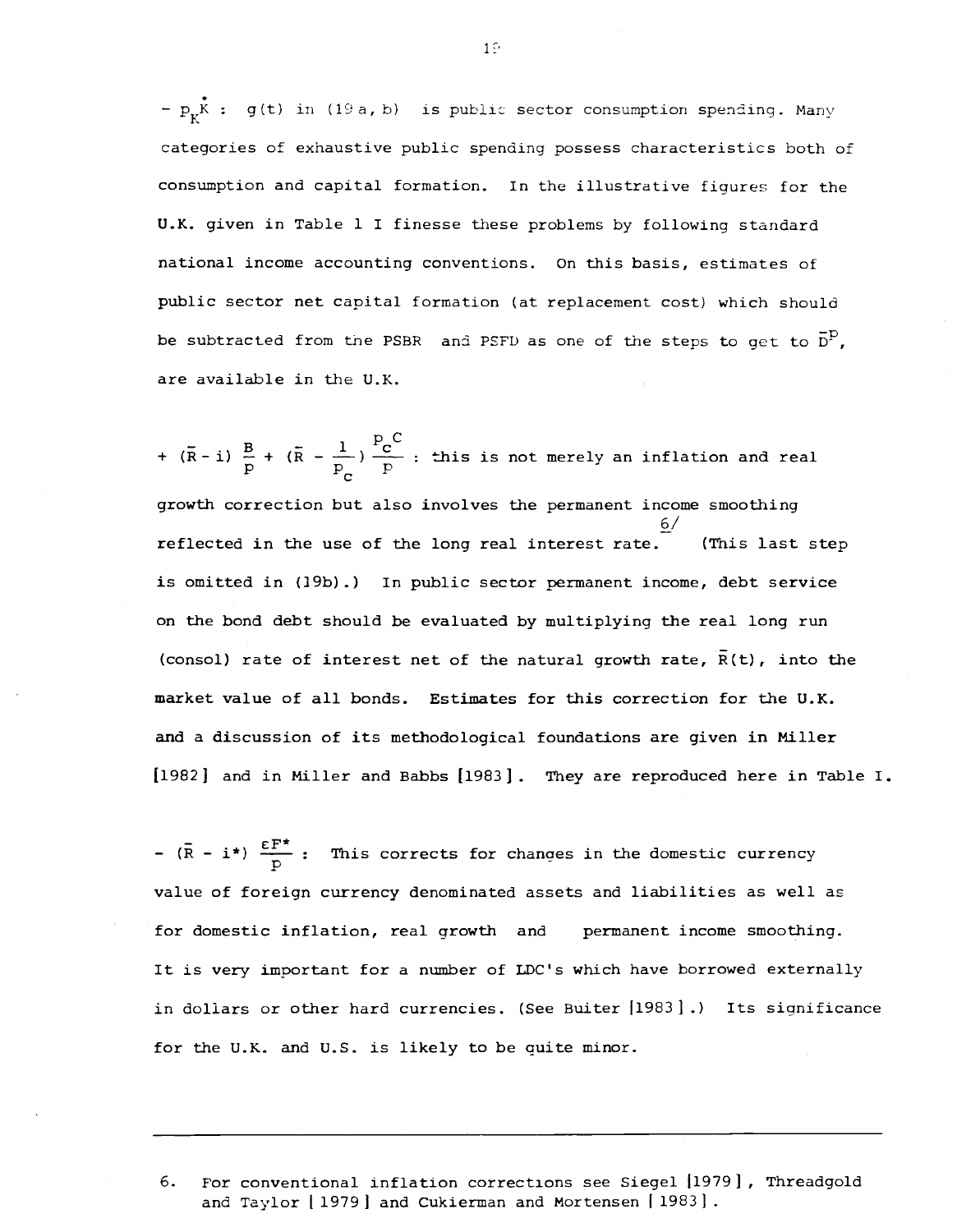$-\frac{p}{(R - \frac{p}{r})}$   $p_{\mathbf{v}}$  K : It is difficult to assess the size and magnitude of the excess of current income from public capital over permanent income and I do not attempt to do so. It is likely to be strongly procyclical.

-  $(\bar{R} - \frac{F_N}{P_N}) p_N$  : North Sea oil revenues are currently at or near their expected peak value. While in the mid and late seventies current oil revenue fell short of its permanent value (as perceived at the time) this situation is now reversed. The figures in Table 1 are merely illustrative but are quite conservative, in the sense that they are more likely to understate permanent oil revenue.

 $-(\overline{RT} - T)$ : It should be clear that current taxes net of transfers  $\tau(t)$  is likely to be a poor proxy for  $\bar{R}(t)$   $T(t)$ . The most important "corrections" to  $T(t)$  required to obtain a better approximation to  $\bar{R}(t)$   $T(t)$ are the following:

(a) "Cyclical" corrections to tax receipts and transfer payments. The yield from several major taxes (income taxes, national insurance contributions, VAT, corporation tax) varies inversely with cyclical deviations of economic activity from its full employment, trend or natural level. The opposite correlation holds for such transfer payments as unemployment benefits. Cyclical corrections to the conventionally measured deficit are, from this perspective, desirable not because they provide a better approximation to the short—run demand effect of the budget, but as one step towards the calculation of public sector permanent income or of the permanent deficit.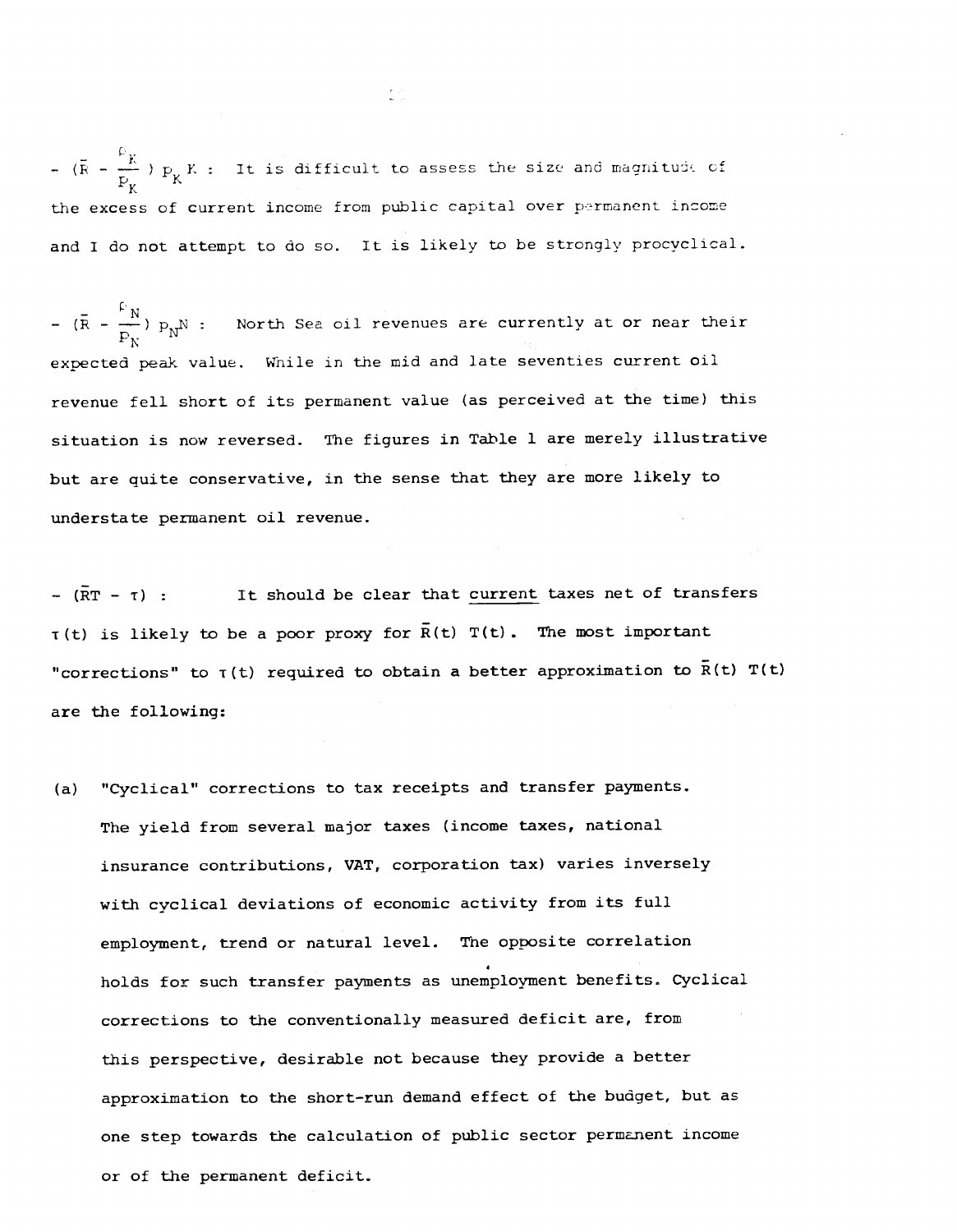In Table 1 I use the IMF's estimates of the cyclical correction. These are very conservative in that they do not assign a zero cyclical correction to 1979 but instead assume the cyclically corrected deficit to be 2.3% of GDP larger than the actual deficit in l79 and 1.4% of GDP in 1980.

This seems to indicate an expectation of a normal unemployment rate in the U.K. of 8 or 9 per cent. The Institute of Fiscal 8/ Studies, on the other hand, while coming up with very similar year—to—year changes in the cyclical correction, puts its level 2 to 2½ percentage points of GDP higher. What matters for the sustainability calculation is that a reasonable proxy for the expected average future levels of capacity utilization and unemployment be used. These levels may well be functions of the fiscal policies adopted by the authorities and need not be equal to any "natural" or "full employment" values.

(b) There may be planned, projected or expected changes in the scale and scope of certain tax and benefit programmes. E.g. under existing legislation governing contributions and benefits, the greying of the U.K. population implies a growing excess of pension payments over contributions. Similar concerns have been voiced in the U.S. While one could try to make some further rough structural or demographic corrections to the "cyclically corrected" tax and transfer total, I have not done so in Table I.

7. 1MF World Economic Outlook.

8. John Kay (1983)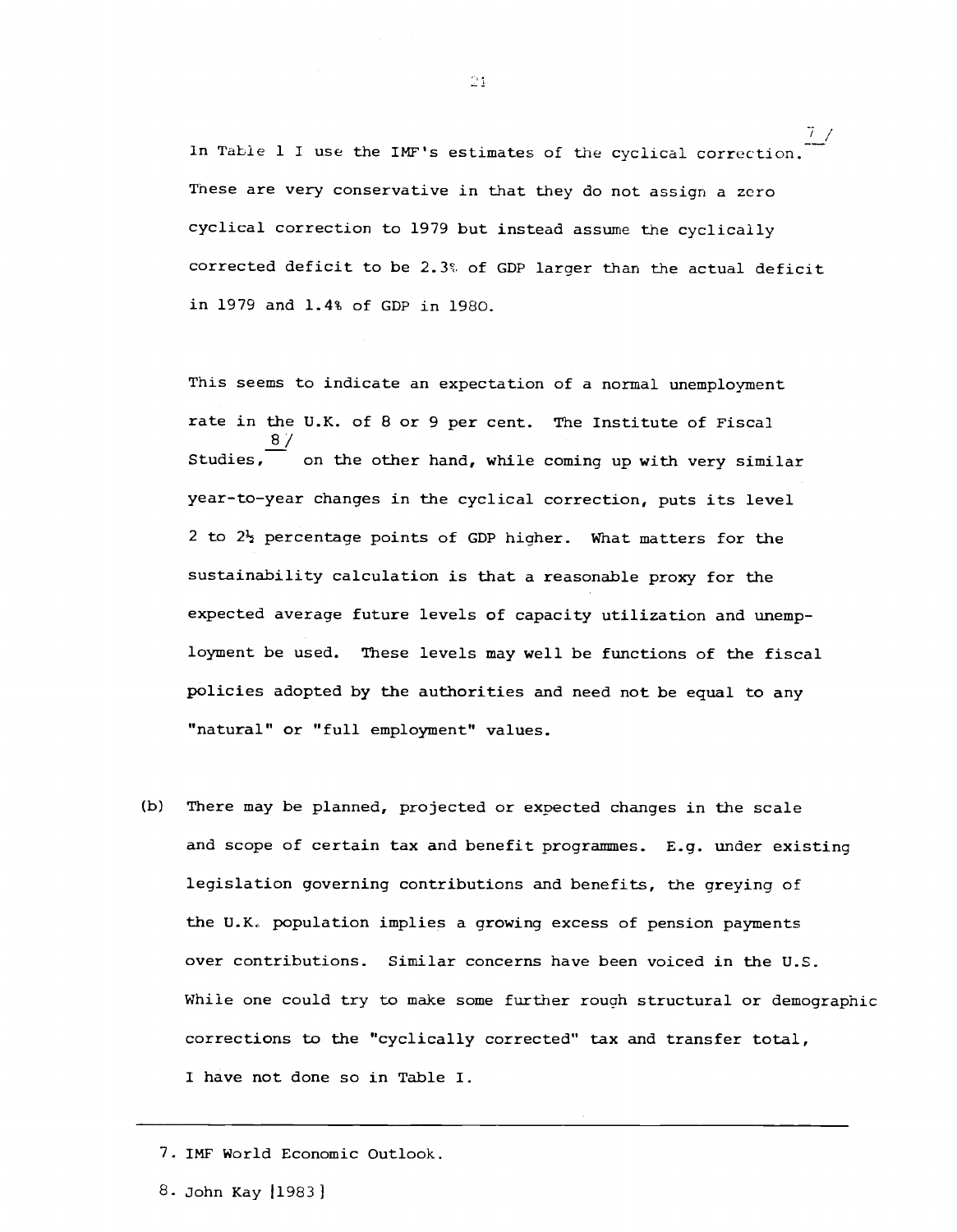- RS : The perpetuity value of future seigniorage revenue is not so easily determined. Following the definition of  $S(t)$  given in  $(8b)$ one must estimate future government plans for monetary base growth  $\frac{11}{M}$ and future demands for real high-powered money balances  $\frac{M}{D}$ .

Note that

$$
\bar{R}(t) \frac{S(t)}{\bar{y}(t)} = \bar{R}(t) \int\limits_{t}^{\infty} \frac{\dot{M}(s,t)}{M(s,t)} \frac{M(S,t)}{p(s,t) \bar{y}(s,t)} e^{-\int\limits_{t}^{S} [r(u,t) - n(u,t)] du} ds.
$$

If both the rate of monetary growth and the income velocity of circulation of money are expected to be constant, then

 $\bar{R}(t)$  S(t) =  $\frac{\dot{M}(t)}{D(t)}$  ... permanent seigniorage income relative to trend output equals its current value. I will make this assumption, but the overall outcome is not very dependent on it as the amounts involved are fairly small.

 $-(RZ - (p_K - 1) \dot{K})$ : This corrects for the excess of the current efficiency loss associated with public sector capital formation over its permanent value. I have not tried to put a figure on it.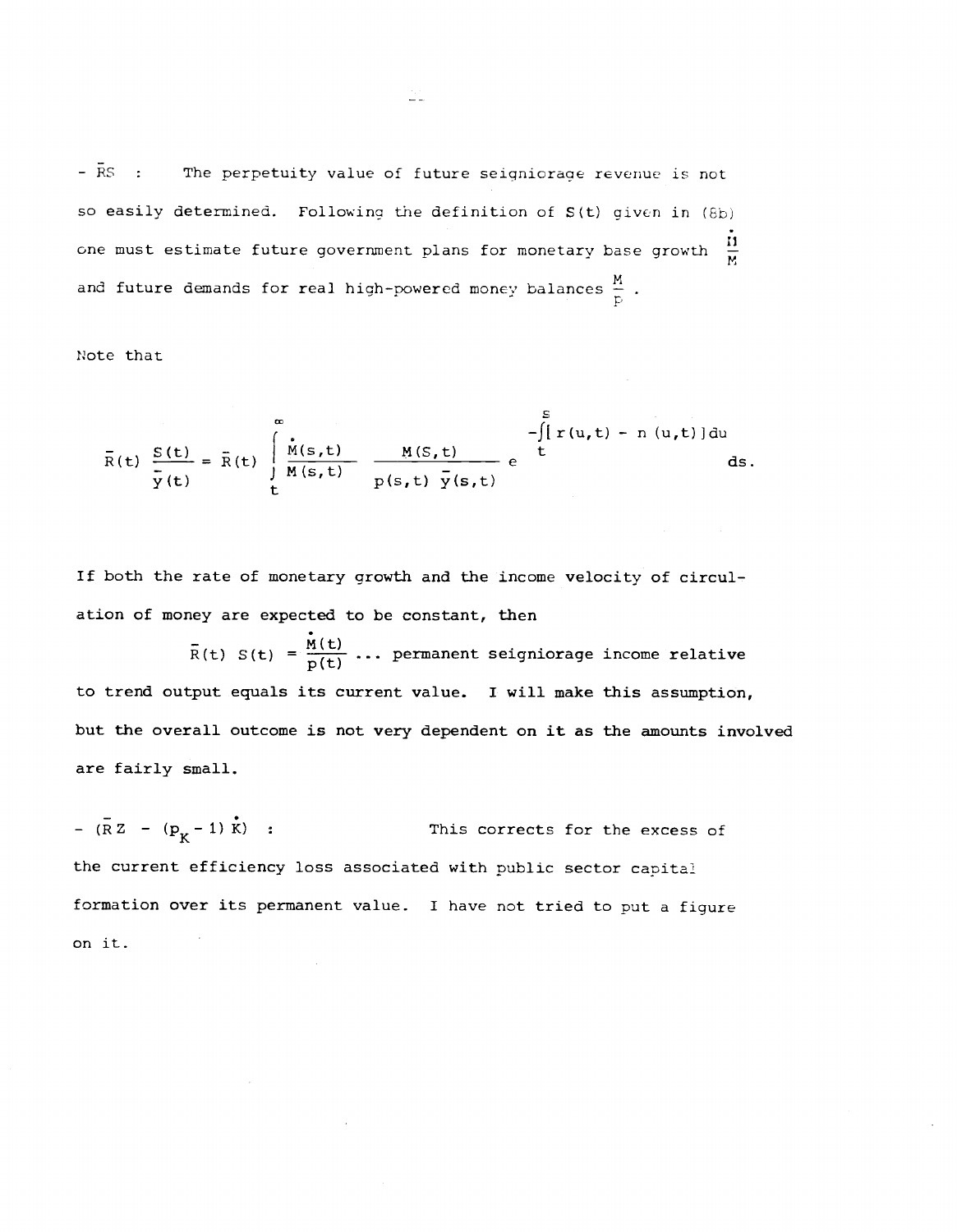# (D U)  $\overline{\mathbf{a}}$

 $\mathbf{p}$ 

 $1018$  $\frac{1}{2}$  $\begin{bmatrix} 1 & 1 \\ 1 & 1 \end{bmatrix}$  $0001$  $1.9\%$ Lobar 12180 12636 RSBR  $6416$ 8354 (PSPD<br>
(PSPD<br>
(PSPD<br>
(PSPD<br>
(PSPD<br>
(PSPD<br>
(PSPD<br>
(PSPD<br>
(PSPD<br>
(PSPD<br>
(PSPD<br>
(PSPD<br>
(PSPD<br>
(PSPD<br>
(PSPD<br>
(PSPD<br>
(PSPD<br>
(PSPD<br>
(PSPD<br>
(PSPD<br>
(PSPD<br>
(PSPD<br>
(PSPD<br>
(PSPD<br>
(PSPD<br>
(PSPD<br>
(PSPD<br>
(PSPD<br>
(PSPD<br>
(PSPD<br>
(PSPD<br>
(PSPD 8271 <sup>1</sup><br>  $\begin{array}{c|c} \n\vdots & \vdots & \vdots \n\end{array}$   $\begin{array}{c} \n\text{Net Public Sector} \\ \n\text{Capital Formation} \\ \n\text{Correction} \n\end{array}$ 2625 Capital Formation  $688$ Correction  $O_{\rm c}$ K Permanent Debt Service and exchange rate  $\pmb{\mathsf{I}}$  $\pmb{\cdot}$  $\mathbf{I}$  $\pmb{\mathsf{I}}$  $\begin{bmatrix} 0 \\ 0 \end{bmatrix}$  correction  $\begin{bmatrix} 0 \\ 0 \end{bmatrix}$ 1986 596  $\begin{array}{c|c|c|c|c|c|c|c} \hline \text{a} & \text{b} & \text{c} & \text{c} \\ \hline \text{c} & \text{c} & \text{d} & \text{d} & \text{d} \\ \hline \end{array}$  +[ $\bar{\text{R}}$ -i]  $\frac{\text{B}}{\text{p}}$  + [ $\bar{\text{R}}$ - $\frac{1}{\text{p}}$ ]  $\frac{\text{p}_\text{c}}{\text{p}}$  $P_{\rm C}$   $P$  $-[R-i*]\frac{\varepsilon F^*}{p}$  $\mathbf{I}$  $\begin{array}{c|c|c|c|c} \n1 & 1 & 1 \n20 & 0 & - & \overline{R} & \overline{R} \n30 & 0 & - & \overline{R} - \overline{R} & \overline{R} \n\end{array}$ **1700** 1900  $8<sup>o</sup>$ 800  $\overline{a}$  and  $\overline{b}$  p  $\overline{a}$ 8 8 | -  $(R - \frac{R}{p_R}) p_R R$ + +  $\mathbf{I}$  $\mathbf I$  $\ddot{}$  $\begin{array}{c|c|c}\n\omega & \Delta & \text{Cyclical Correction} \\
\hline\n8 & 8 & -(\bar{R}T-\tau)\n\end{array}$ 2000 2100 2700 Structural and Demographic Tax—Trans fer Correction.  $\bar{\mathbf{r}}$  $\bar{\mathbf{I}}$  $\pmb{\mathsf{I}}$  $\begin{array}{c|c|c} \n1 & 1 & 1 \n2 & 1 & 2 \n3 & 1 & 2 \n4 & 1 & 2 \n5 & 1 & 3 \n\end{array}$ 285 240 227 Seigniorage Correction<br>-  $\overline{R}S$ <br>Perm.capital formation effic. Perinch  $-({\overline{R}}z - (p_K-1)K)$  $\mathbf{t}$  $\mathbf{t}$ I-' <sup>0</sup>. <sup>0</sup> <sup>0</sup> (V 0059 3953 **602**  $\mathfrak o$   $\mathsf H$ Finanen<br>eficit  $\frac{q}{10}$   $\frac{q}{10}$ dP $\frac{0}{2}$  $\mathbf{I}$  $\frac{2}{3}$  $\frac{1}{2}$  $\overline{1} \cdot \overline{6}$ .<br>س dap  $\dot{\sigma}$ 

0 (V  $\mathbf{H}$  $\omega$  and  $\omega$ 

tIj

a<br>Eicit

 $\Omega$ 

cul.<br>I

i.<br>O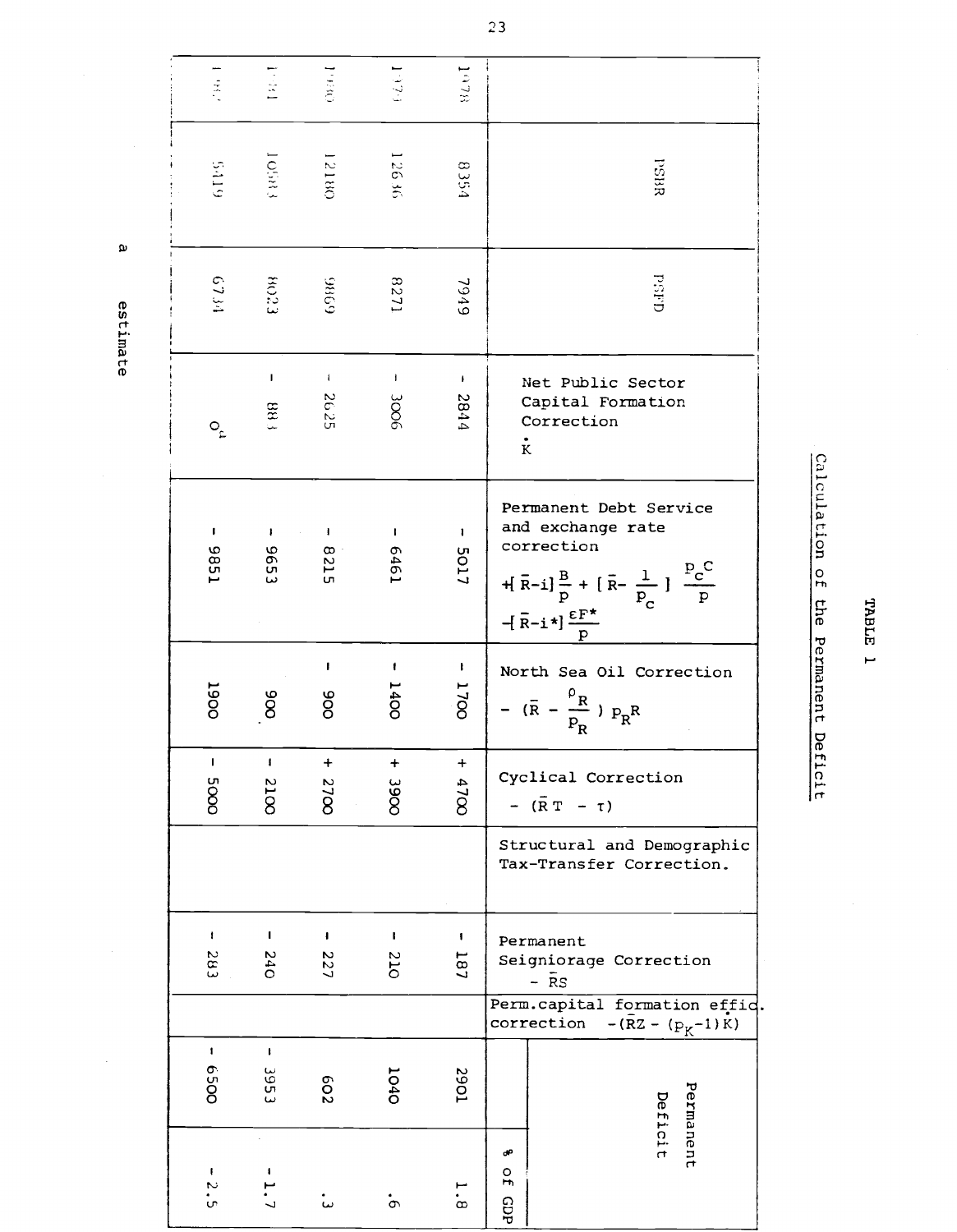SOURCES:

- PSBR, PSFD : ET May 1983, 56

 $\bar{K}$  : Elue Book 1982 ed. 1.7 for 1978-1981. 1982 own estimate.

- Permanent Debt Service Correction: Miller and Babbs [1983].

— North Sea Oil Correction: Own calculations based on NIER, May 1983. F,J. Atkinson, S.J. Brook and S.G.F. Hall, "The Economic Effects of North Sea Oil", pp 38—44; IFS, John Kay ed., The Economy and the 1983 Budget; M.P. Devereux, "Changes in the Taxation of North Sea Oil", pp. 75—79.

- Cyclical Correction: IMF World Economic Outlook, 1982, Table 49, p.1E7.

- Permanent Seigniorage Correction: Monetary base x long-run real rate; Source: Miller & Babbs [1983]

 $\mathbb{Z}[\frac{1}{2}]$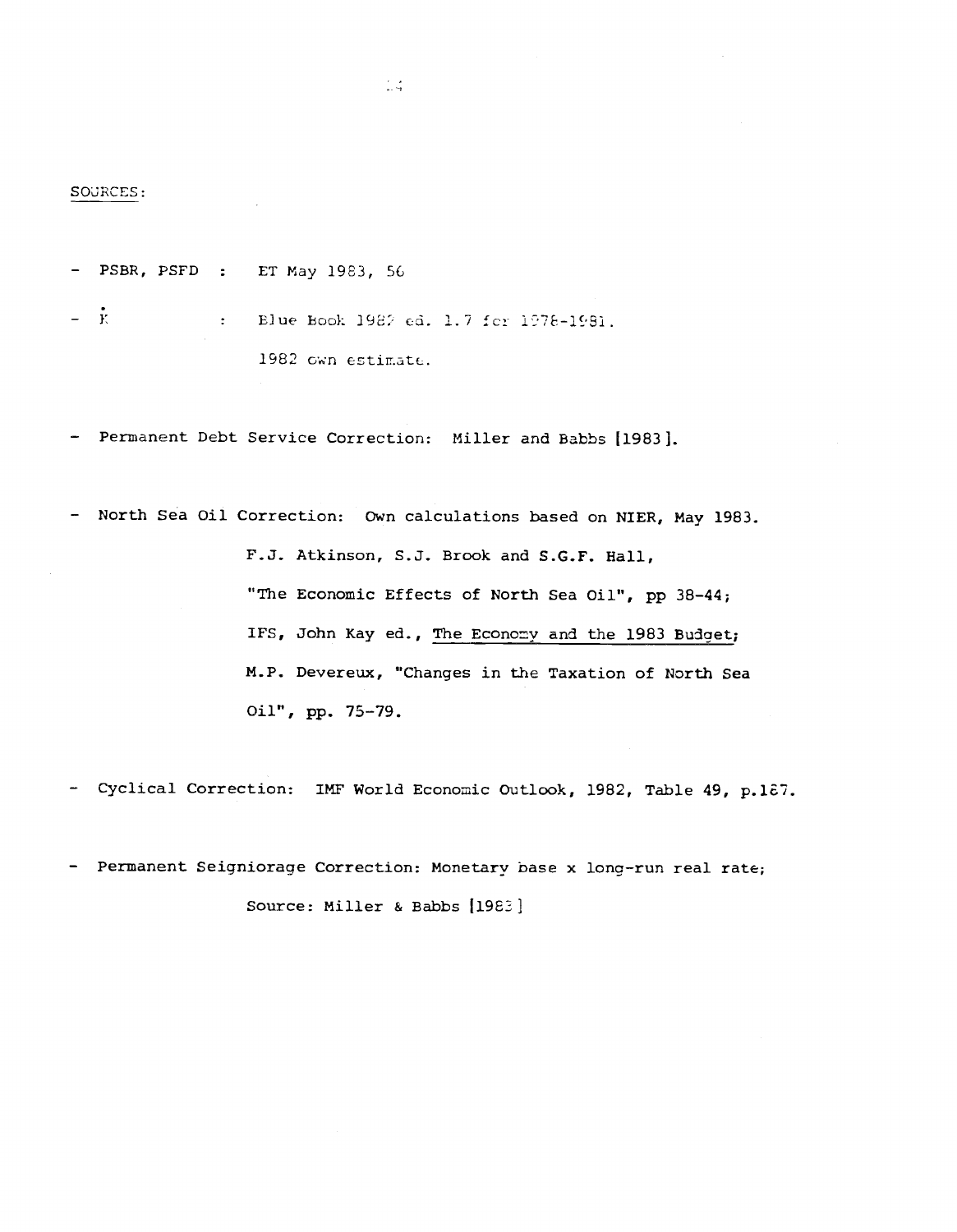Adopting the IFS cyclical correction instead of the one calculated by the IMF would lower the permanent deficit by 2 to  $2\frac{1}{2}$  per cent of GDP compared to the figures in the last column of Figure II. Together with a slightly more generous estimate of the permanent income from North Sea oil this would generate a 5 or 6 per cent of GD? permanent surplus in 1982. This would leave room for a sizeable sustainable increase in the share of public consumption spending in trend GDP over its current level and/or a cut in taxes or increase in transfer payments. Alternatively the government could choose to indulge in a bout of financial "crowding in", using its "permanent" surplus to reduce the real stock of interest bearing debt. The U.K. economy, unlike the USA, would appear to have had a lot of fiscal elbow room in 1981 and 1982.

One advantage of the PVBC approach and of the various deficit measures I have derived from it, is that they permit one to make sense of many of the corrections to the conventionally measured deficit that have been proposed in a more ad-hoc manner in the literature. Among these are "inflation corrections" (Siegel [1979], Taylor and Threadgold [1979]; Jump [1980]; Boskin [1982]; Buiter [1982a, b ; 1983] ; Miller [1982]; Miller and Babbs [1983]; Cukierman and Mortensen [1983]), permanent cost of debt service corrections (Miller [1982] , Miller and Babbs [1983]), corrections for public sector capital formation (Buiter [1982 (a, b) , 1983], Boskin [1982], Hills [1984]), corrections for certain intangible assets and liabilities (Boskin [1982], Hills [1984])and cyclical corrections.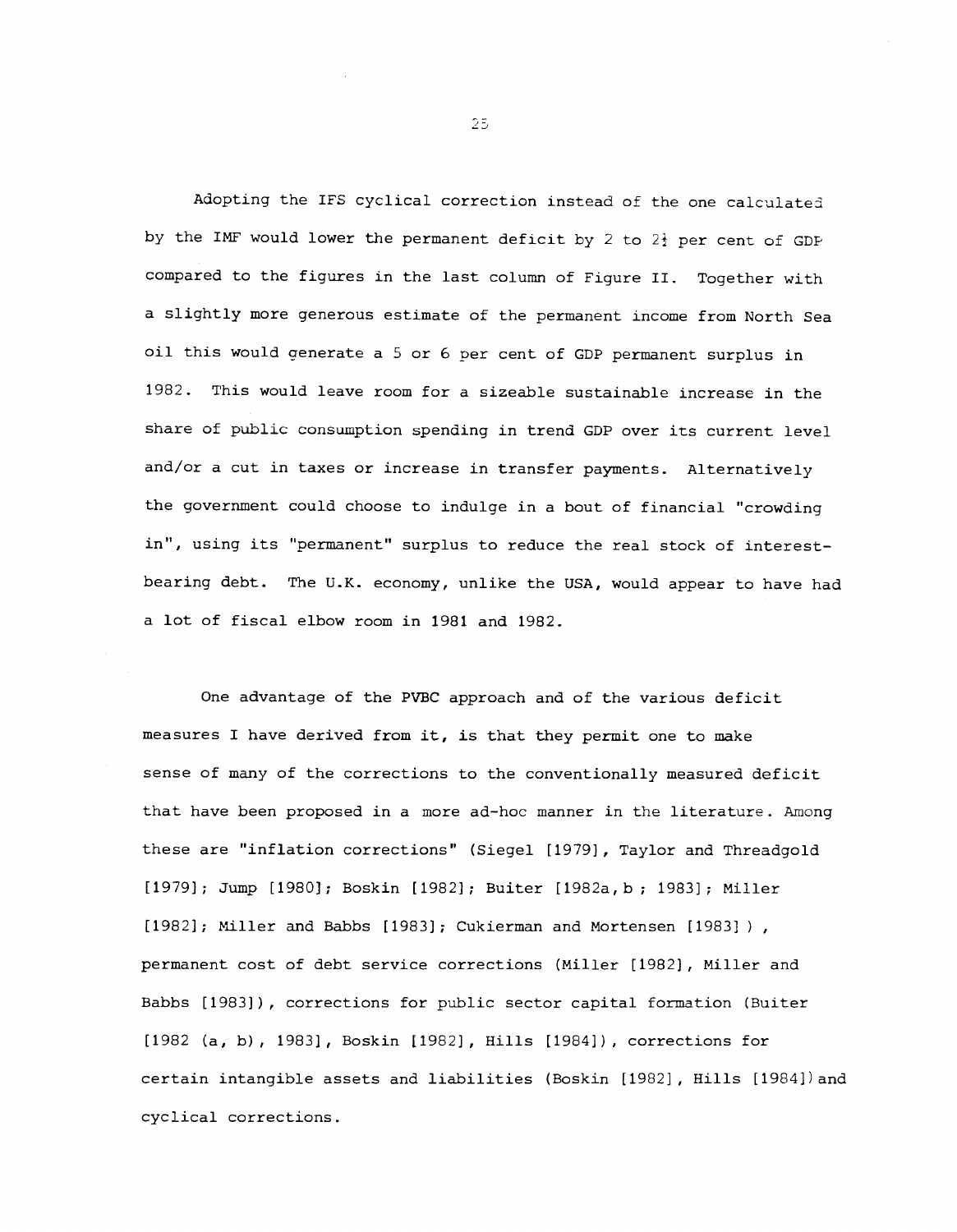### IV Some applications

### Eventual Monetization

The apparatus developed here can be applied to the calculation of the "long-run" monetary growth rate implied by the fiscal stance.

From (6a, b) and (5b) it follows that

$$
S(t) \equiv \int_{t}^{s} \frac{\dot{M}(s,t)}{M(s,t)} \frac{M(s,t)}{p(s,t)} e^{\int_{t}^{s} T(u,t) du} ds = G(t)
$$

$$
-\left[ p_{K}(t) K(t) + p_{R}(t) R(t) + T(t) - \frac{(B(t) + p_{C}(t)C(t) - \varepsilon(t)F^{*}(t))}{p(t)} + Z(t) \right]
$$

This tells us what the amount of revenue to be raised through seigniorage (the "inflation tax") is (in present value terms) given the spending programme and the government's tangible and intangible non-monetary assets and liabilities. Solving this for a constant rate of monetary growth  $\frac{\dot{M}}{M}$  and a constant income velocity of circulation  $V = \frac{py}{M}$  yields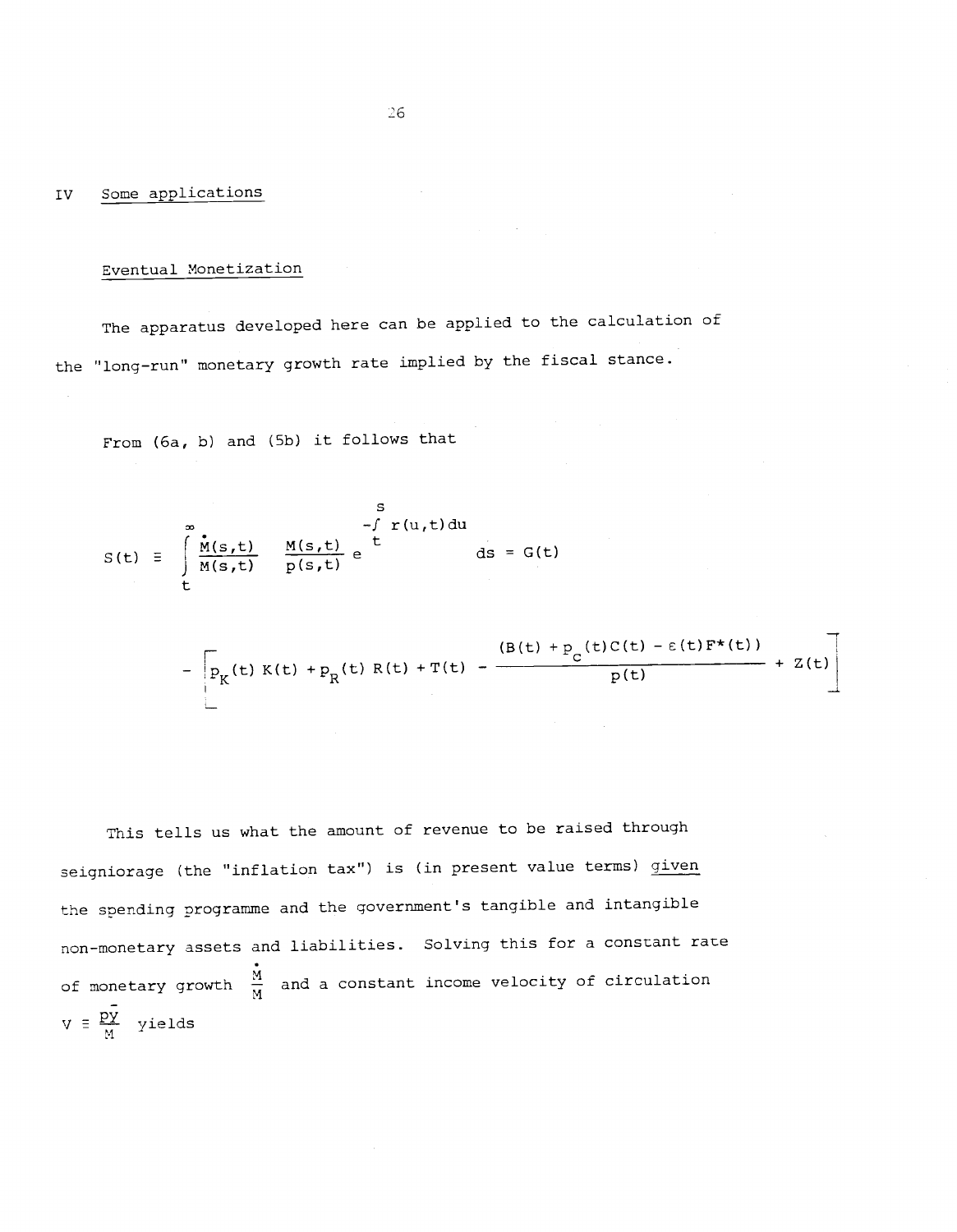(19) 
$$
\frac{\dot{M}}{M} = V\bar{R}(t) \left\{ \frac{G(t) - T(t)}{\bar{y}(t)} - \left( \frac{P_K(t)K(t) + P_R(t)R(t)}{\bar{y}(t)} \right) - \frac{Z(t)}{\bar{y}(t)} \right\} + \frac{B(t) + P_C(t)C(t) - \epsilon(t)F^*(t)}{p(t)\bar{y}(t)} \right\}
$$

If the long-run inflation rate is governed by the rate of growth of the money supply, say  $\frac{p}{p} = \frac{M}{M} - n$ , and if the inflation elasticity of velocity is less than unity, a higher monetary growth rate and a higher rate of inflation are implied by a higher present value of public spending relative to non-monetary assets and liabilities. Only if the public sector's consumption and tax programmes, together with its non—monetary assets and liabilities, imply a high value of  $\frac{M}{M}$  in (19), is a fiscal correction a necessary condition for achieving credibility for an anti inflationary policy. If we consider only stationary long-run equilibria, (19) becomes

(19') 
$$
\frac{\dot{M}}{M} = V \left[ \frac{g-\tau}{\bar{y}} - (r-n) \left( \frac{P_K K + P_R R + Z}{\bar{y}} - \frac{(B + P_C C - \epsilon F^*)}{\bar{y}} \right) + \frac{(1-P_K) nK}{\bar{y}} \right]
$$

Eventual monetary growth is governed in steady state by the trend public sector current account (or consumption account) deficit, with debt service evaluated at the real interest rate net of the natural rate of growth. This deficit measure can differ dramatically from the conventionally measured public sector financial deficit or PSBR, which is often and erroneously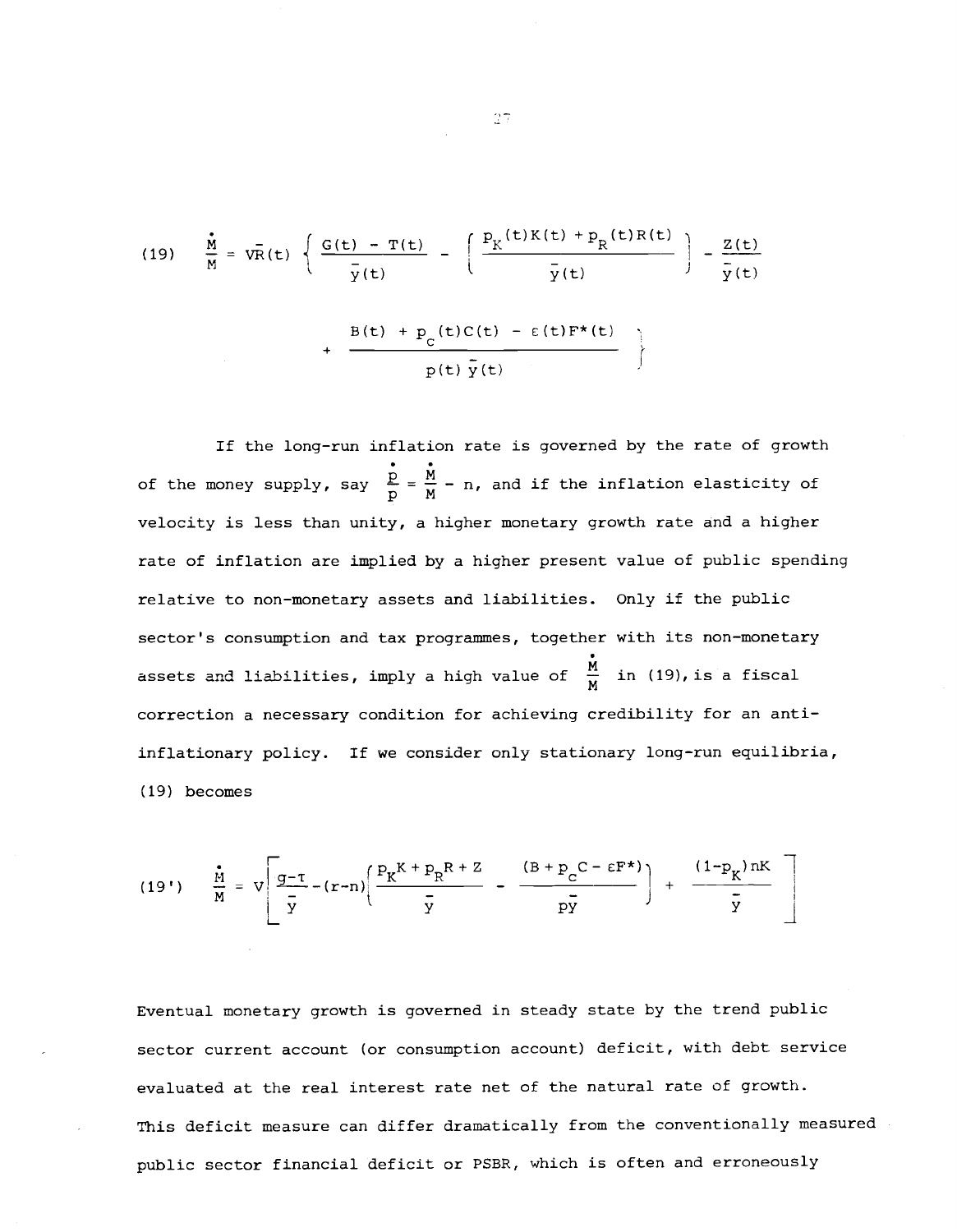taken as an indicator to eventual monetization. (See Sarqent [1981], Sargent and Wallace [1981] and Buiter [1982a, b] and Buiter [1983]

il.

## Financial crowding out pressure

answer is given in (20).

The change in the real stock of interest-bearing debt or in the interest—bearing debt output ratio is often considered to be important, because in many macromodels such changes are the proximate determinants of changes in the degree of financial crowding out pressure — the degree to which the public sector competes with the private sector for investible resources. Following Sargent and Wallace [1981] we may ask what governs the behaviour of  $\delta = \frac{B + p_c C}{p\bar{y}}$ , on the assumption that  $P_K \frac{K}{y}$ ,  $P_N \frac{N}{y}$  and  $\frac{\varepsilon F^*}{py}$  are all kept constant. The

(20) 
$$
\dot{\delta}(t,t) = \frac{g - \tau}{\bar{y}} + (r - n) \left[ \frac{(B + p_c C - \epsilon F^*) p^{-1} - p_K K - p_N N}{\bar{y}} \right] - \frac{\dot{M}}{M} \frac{M}{py}
$$

The change in the real "burden" of government interest-bearing debt is given by the non—monetized part of the government's current, inflation — and real growth — corrected deficit as a proportion of trend GDP. Clearly, the anticipated future path of  $\delta$  can be evaluated for any set of assumptions concerning future behaviour of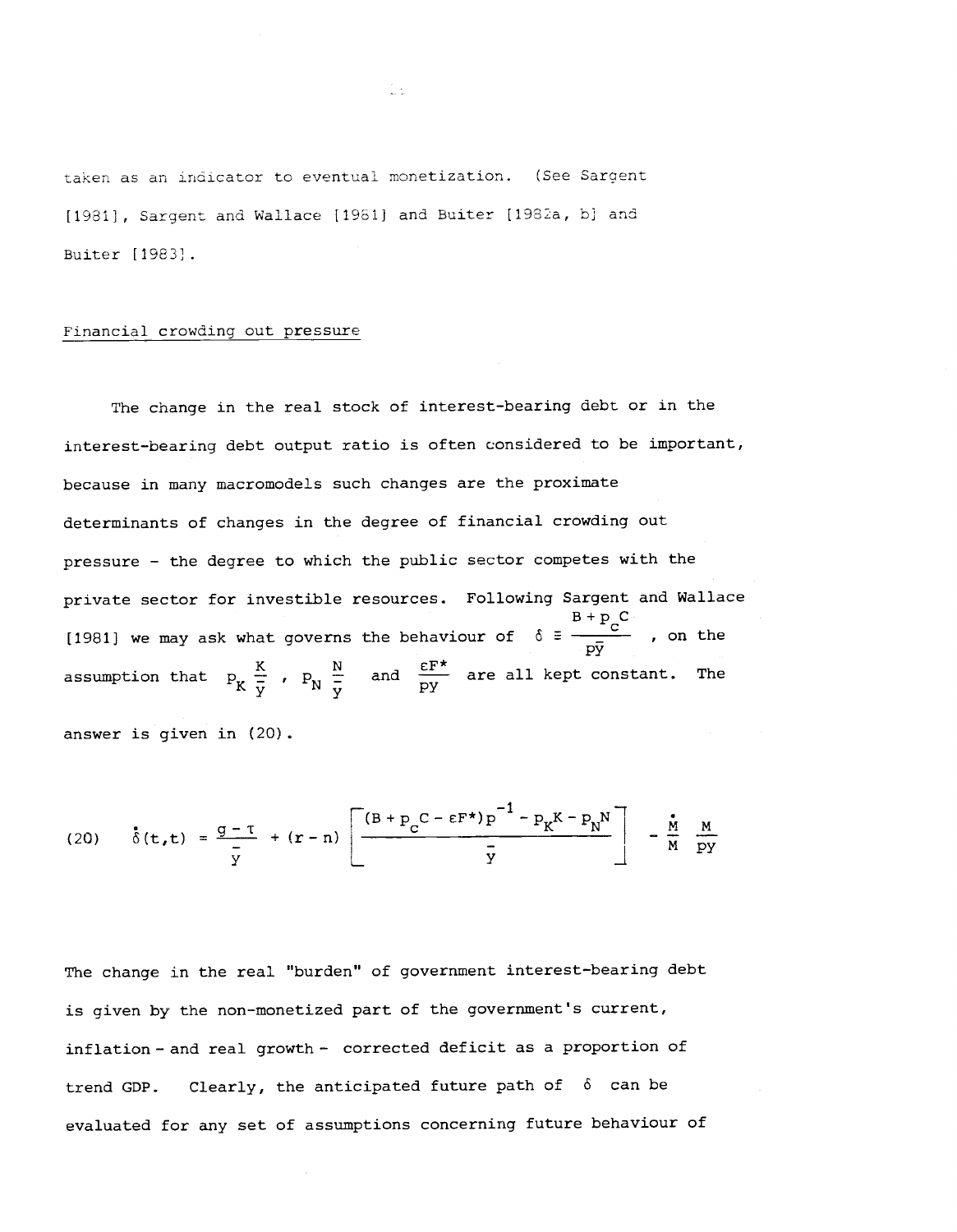public sector capital formation, asset sales and external debt accumulation. Equation (20) is merely a convenient benchmark.

#### V Conclusion

There remain three loose ends to be tied up. First, how should one view the partial balance sheets, often including only the tangible, explicit and/or potentially marketable assets and liabilities of the public sector? Second, there is the related question as to whether the concept of public sector net worth makes sense. Third, what discount rates should be used in the present value calculations when there are non-lump sum taxes?

# Tangible or potentially marketable public sector net worth

Frequently analysts focus on a subset of the items in the PVBC. A recent example is Hills [1984] who considers a U.K. government balance sheet consisting mainly of physical and financial assets and liabilities, although future oil revenues, corporations' deferred tax, state pension rights and unfunded public service pensions are included. In terms of the PVBC in (6a, b) Hills omits most but not all of T(t) , the present value of taxes net of transfers, subsidies, etc. , all of S(t), the present value of future seigniorage and all of  $Z(t)$ , the present value of future public sector capital accumulation. There is no harm in principle in focussing on the tangible and/or (potentially) marketable items in the comprehensive public sector balance

 $25<sub>1</sub>$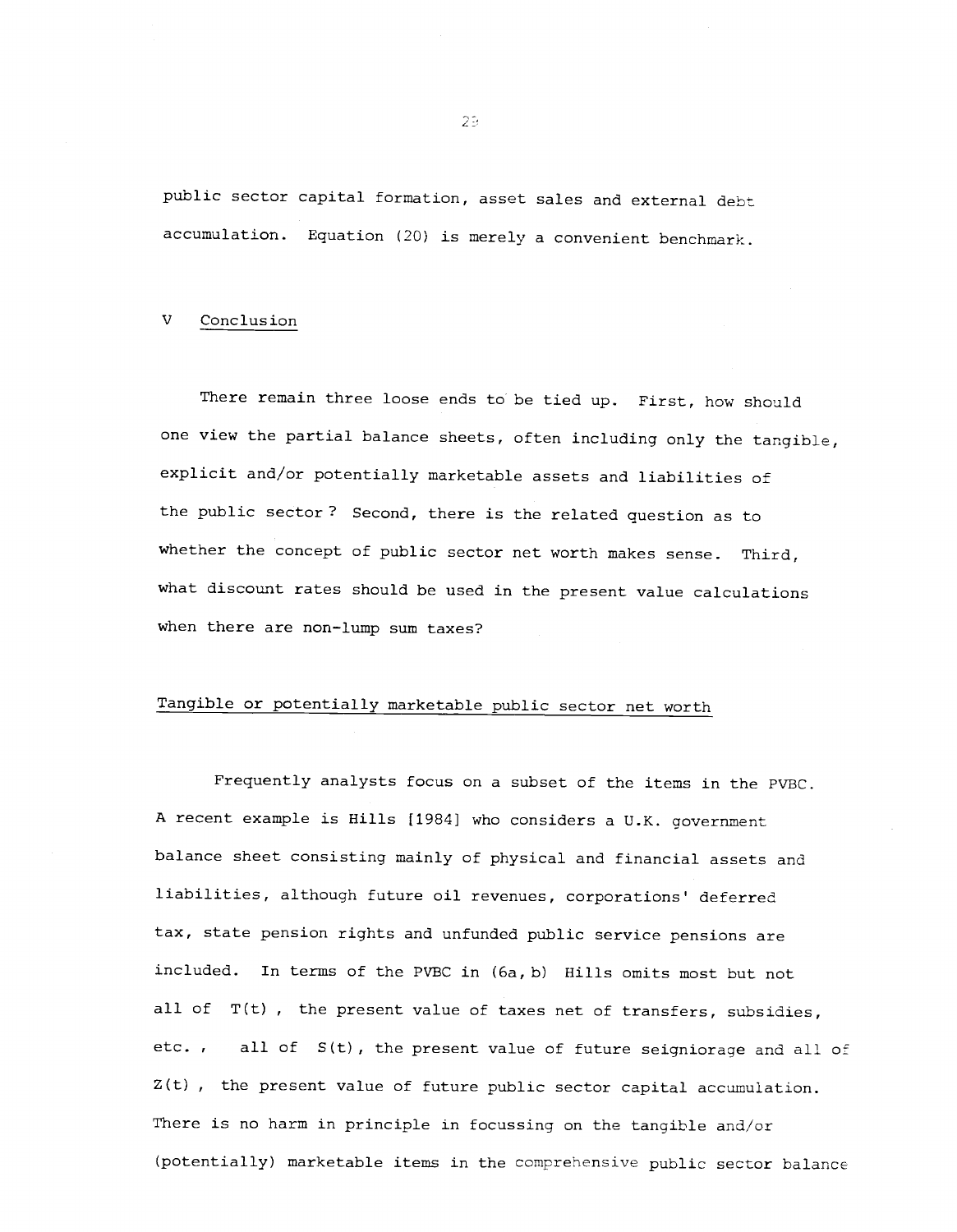sheet. Indeed, it is not hard to think of behavioural models in which the impact of explicit, tangible assets and liabilities differs significantly from that of implicit, intangible assets and liabilities that often reflect no more than the uncertain and reversible plans or promises of current and past and anticipated future dovernments.

Nevertheless, the omission of T, S and Z may give a distorted perspective on the fiscal and financial options actually open to the government; great care should be taken when making projections of a restricted public sector net worth concept, that the omitted balancing items aren't implicitly asked to behave in an impossible or implausible manner.

# Does the concept of public sector net worth make sense?

It has been argued by several economists that the notion of "net 9/ worth" of the public sector makes no sense. I believe that any disagreement on this matter is largely semantic. If the discount rate exceeds the natural rate of growth and if the certainty equivalence assumption we make is acceptable, then equations (6a, b), the PVBC, makes sense. The only issue is whether W should be called public sector net worth or something else. T, S and Z are the present discounted values of expected or planned future taxes net of transfers, seigniorage and capital formation. That means that W is to a large extent a choice variable of the government.

<sup>;.</sup> Richard Musgrave made this point forcefully at the February 1984 meeting of the ISPE in Santa Cruz.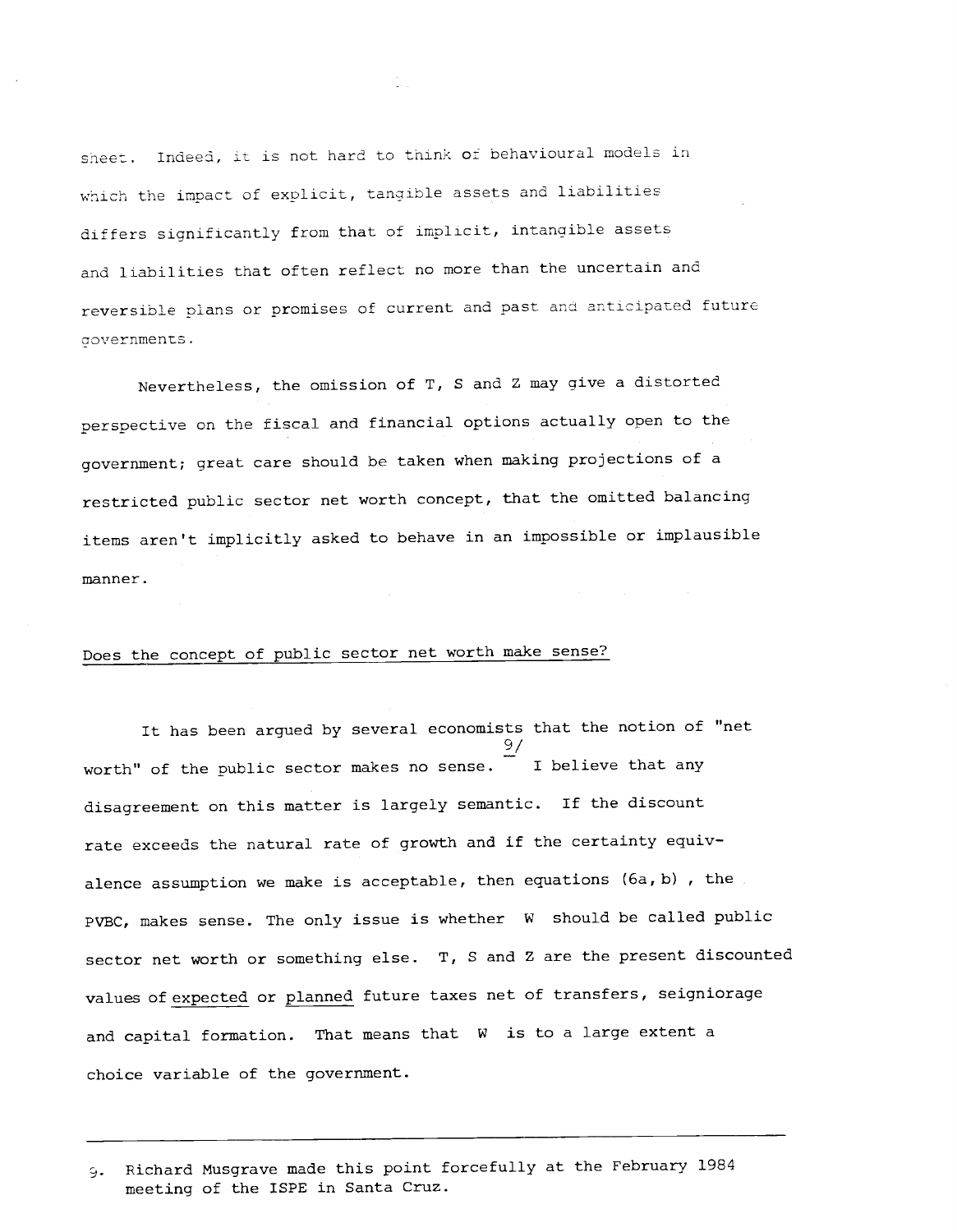When applied in a private sector context, net worth has the connotation of something that is predetermined from the point of view of the individual agent, i.e. something parametric in the  $10/$ short run.  $\overline{\phantom{a}}$  Net worth is defined as the sum of non-human capital and human capital. Human capital is the present discounted value of the future stream of labour endowments. If employment is a choice variable, and if we define human capital as the present discounted value of future labour income (as is done occasionally) rather than of future labour endowments (labour time plus leisure time) , then the private net worth concept would be perfectly analogous to our W. The counterpart to the private endowment of labour is the public sector's maximum tax yield, i.e. its capacity to levy taxes rather than the taxes it actually expects or plans to levy. We could have entered the maximal present discounted value of future potential tax receipts in the P.V.B.C. on the asset side and the excess of this maximal present value over the actual planned or expected present value on the liability side as a present value transfer (analogous to the present value of leisure time in the private sector case). Netting out the maximal present value of future taxes from the PVBC as is done in this paper, is misleading only if planned future taxes violate the taxable capacity constraint.

<sup>10.</sup>Note that through the possibility of deliberate (dishonest) default, even private net worth will be to some extent a choice variable at a point in time.

<sup>11.</sup>The upper bound on the capacity to tax is certain to be less than the physical upper bound of 100% of private income and is likely to be political in nature.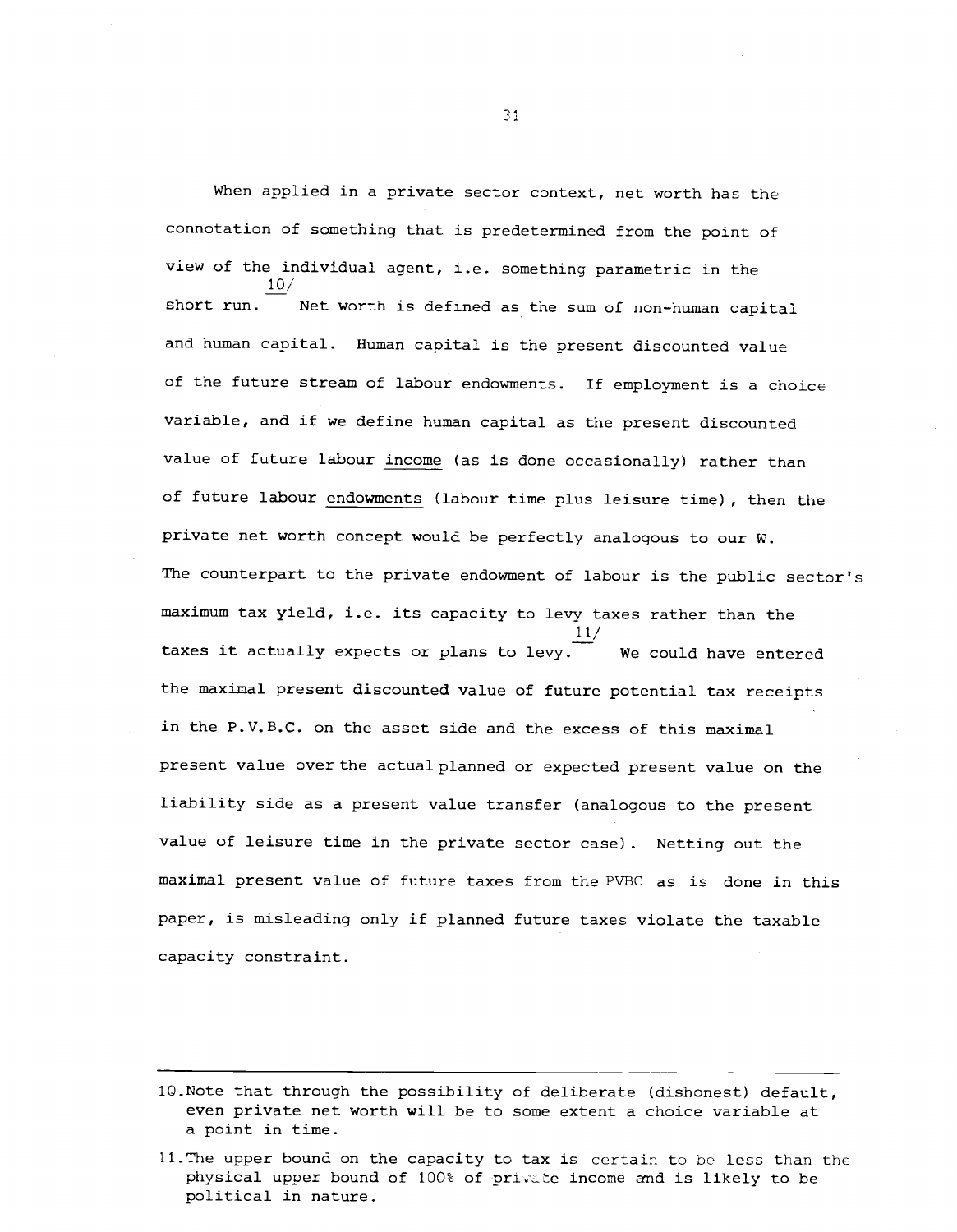The discount rate for the present value calculations

Assume there is a tax at a proportional rate  $v_i$  on interest income, a capital gains tax (with full loss offset) at a proportional rate  $v_c$  and taxes on natural resource income and capital income at rates  $v_N$  and  $v_K$  respectively. Capital gains or losses due to general inflation are not taxed.  $\tilde{\rho}_K$  and  $\tilde{\rho}_N$  are now the nominal rentals and  $\tilde{P}_N$  and  $\tilde{P}_K$  the price of resource rights and capital in money terms.

The arbitrage conditions in (2) now become :

(21) 
$$
\hat{r}(t) = i(t) (1 - v_i) - \frac{\hat{p}(t, t)}{p(t)} = \frac{1}{P_c(t)} (1 - v_i) + \frac{\hat{p}_c(t, t)}{P_c(t)} (1 - v_c) - \frac{\hat{p}(t, t)}{p(t)}
$$
  
\n
$$
= i*(1 - v_i) + \frac{\hat{e}(t, t)}{\hat{e}(t)} (1 - v_c) - \frac{\hat{p}(t, t)}{p(t)}
$$
\n
$$
= \frac{\tilde{\rho}_N(t)}{\tilde{p}_N(t)} (1 - v_N) + \frac{\hat{p}_N(t, t)}{\tilde{p}_N(t)} (1 - v_c) - \frac{\hat{p}(t, t)}{p(t)}
$$
\n
$$
= \frac{\tilde{\rho}_K(t)}{\tilde{p}_K(t)} (1 - v_K) + \frac{\hat{p}_K(t, t)}{\tilde{p}_K(t)} (1 - v_c) - \frac{\hat{p}(t, t)}{p(t)}
$$

The budget constraint (1) is of course still valid; taxes on interest are included in T and interest payments or receipts are entered gross of tax.

ð.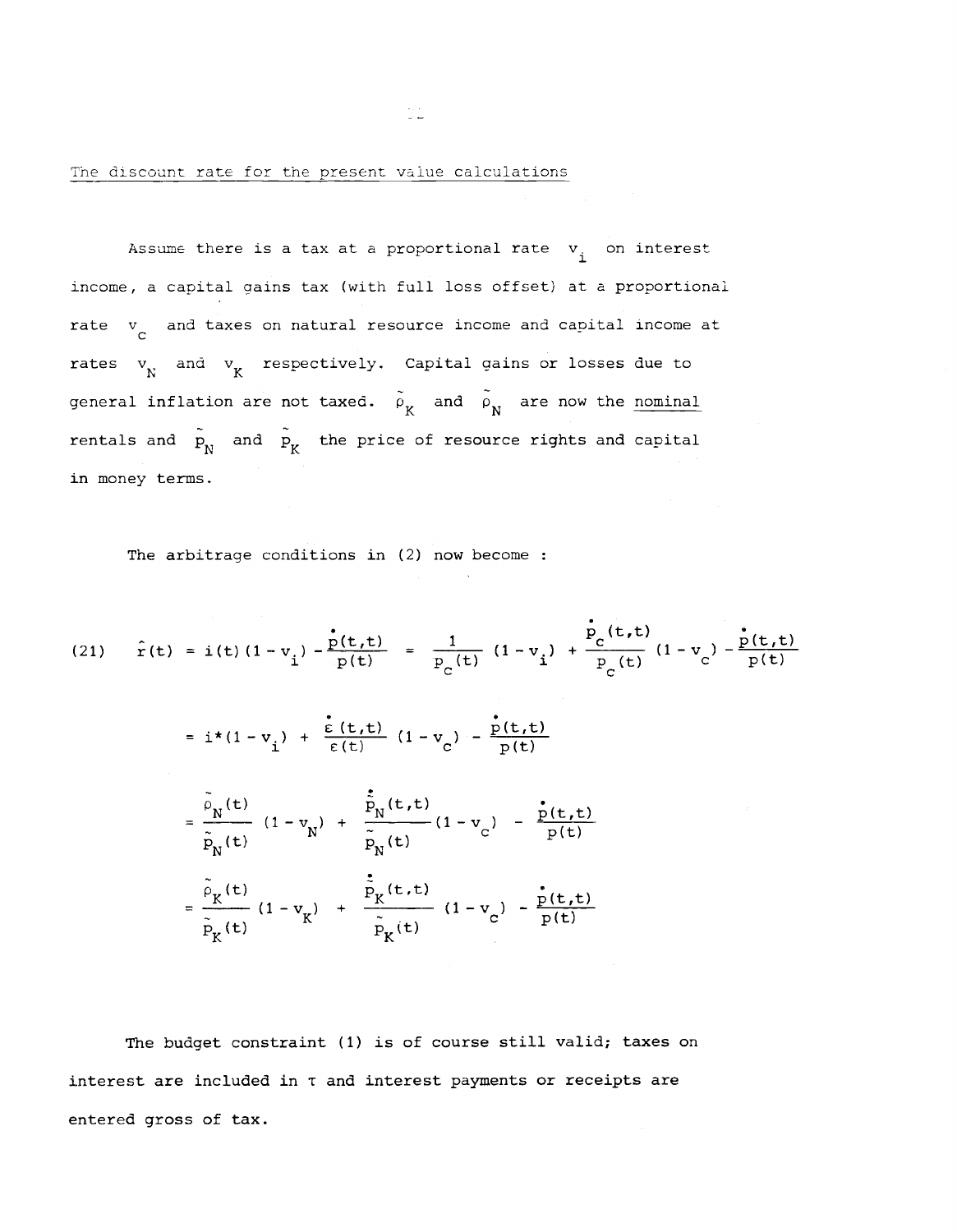It is easily checked that the PVBC (6a, b) still holds, provided the following changes are made.

- 1) The instantaneous discount rate is  $\hat{r}(t)$  defined in (21) rather than  $r(t)$ .
- 2) The present value of central bank profits is no longer  $\mathbb{I}(\mathsf{t})$  as in (4c) but  $\hat{\mathbb{I}}(t)$  which is defined by

$$
\hat{\Pi}(t) \equiv \int_{t}^{\infty} i(s,t) (1-v_{i}) \frac{M(s,t)}{p(s,t)} e^{t} ds.
$$
 Note that this

makes no difference to  $S(t)$ , other than the replacement of  $r(u,t)$ by  $r(u,t)$  in  $(5b)$ .

3) The stream of total taxes net of transfers  $\tau$  that is discounted to yield T in (6a, b) is replaced by

$$
\hat{\tau} = \tau - \left\{ v_{i} \left( \frac{iB + C - i * \epsilon F^{*}}{p} \right) + v_{c} \left( \frac{\dot{P}_{c} C - \dot{\tilde{P}}_{N} N - \dot{P}_{K} K - \dot{\epsilon} F^{*}}{p} \right) \right\}
$$

$$
- \frac{v_N \tilde{\rho}_N N}{p} - \frac{v_K \tilde{\rho}_K K}{p} \}
$$

Thus gross taxes t are replaced by taxes net of any receipts from income and capital gains taxes on the assets and liabilities appearing in the budget constraint.

The main implication is that after-tax rate of interest should be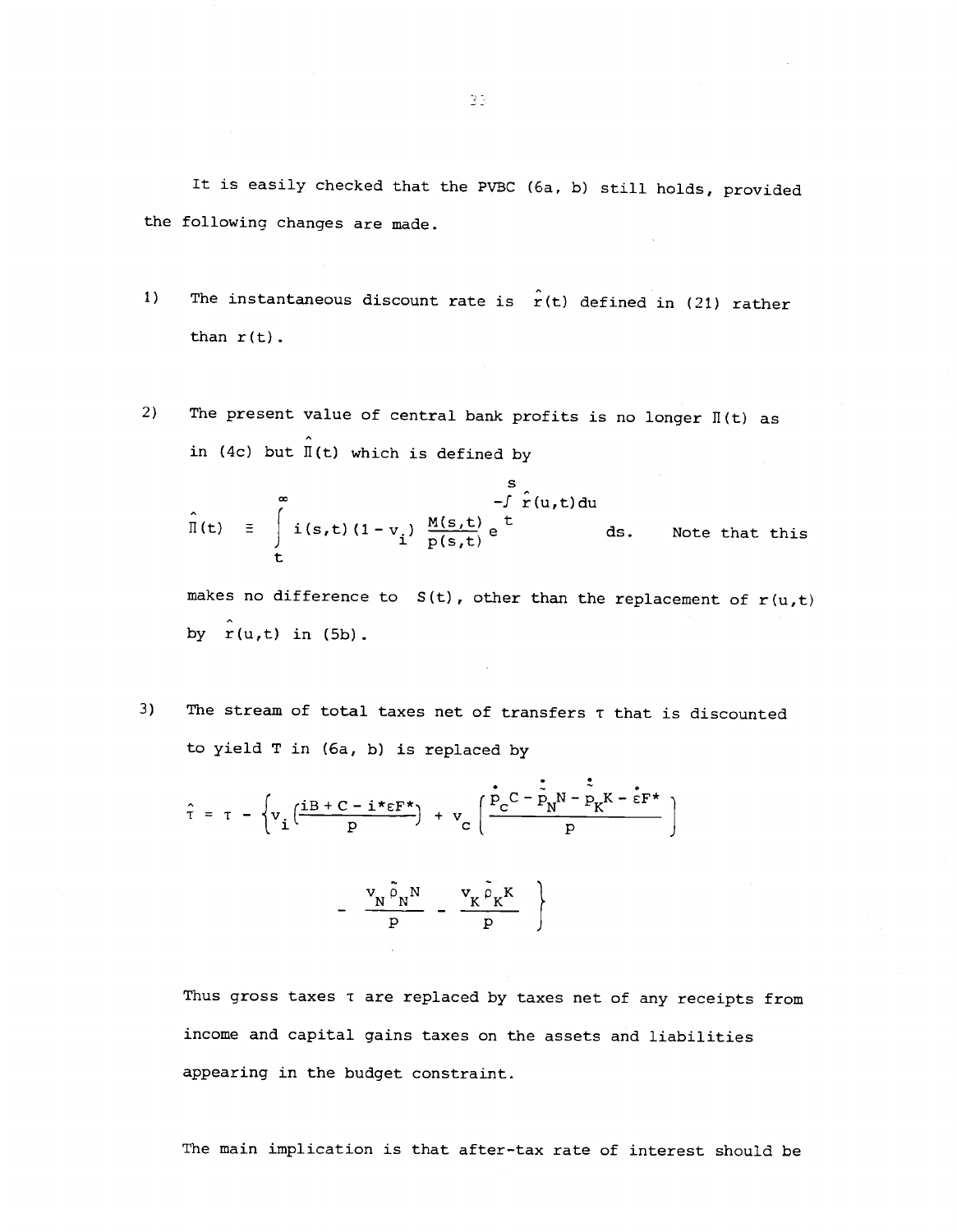used to discount future flows of ievenue anu expenditure.

It should be clear that neither tne PVBC in (6a, b) nor the permanent deficit, the constant net worth deficit or the constant permanent income deficit are measures of fiscal stance or fiscal impact. They provide a useful framework for organizing facts and plans about fiscal, financial and monetary policy and for evaluating the consistency of spending and revenue projections, public sector debt objectives and monetary targets. Its weakest feature is its cavalier (heroic?) use of certainty equivalence. Even that strong assumption does not purchase us any information on short—term, medium term or long—term fiscal impact. For that we need a specific macroeconomic model.

The construction of informative measures of fiscal impact very soon requires an amount of effort and calculation that renders it observationally equivalent to performing policy evaluation exercises on complete sequential general equilibrium models. While the simple "modelfree" balance sheet and budget measures proposed in this paper are essential for consistent fiscal and financial planning, the PVBC and its associated deficit concepts are prone to be misused as measures of fiscal impact on economic activity. It is unfortunately a fact that "model—free" measures become the natural habitat of implicit theorizing. They should perhaps be made to carry an official health warning.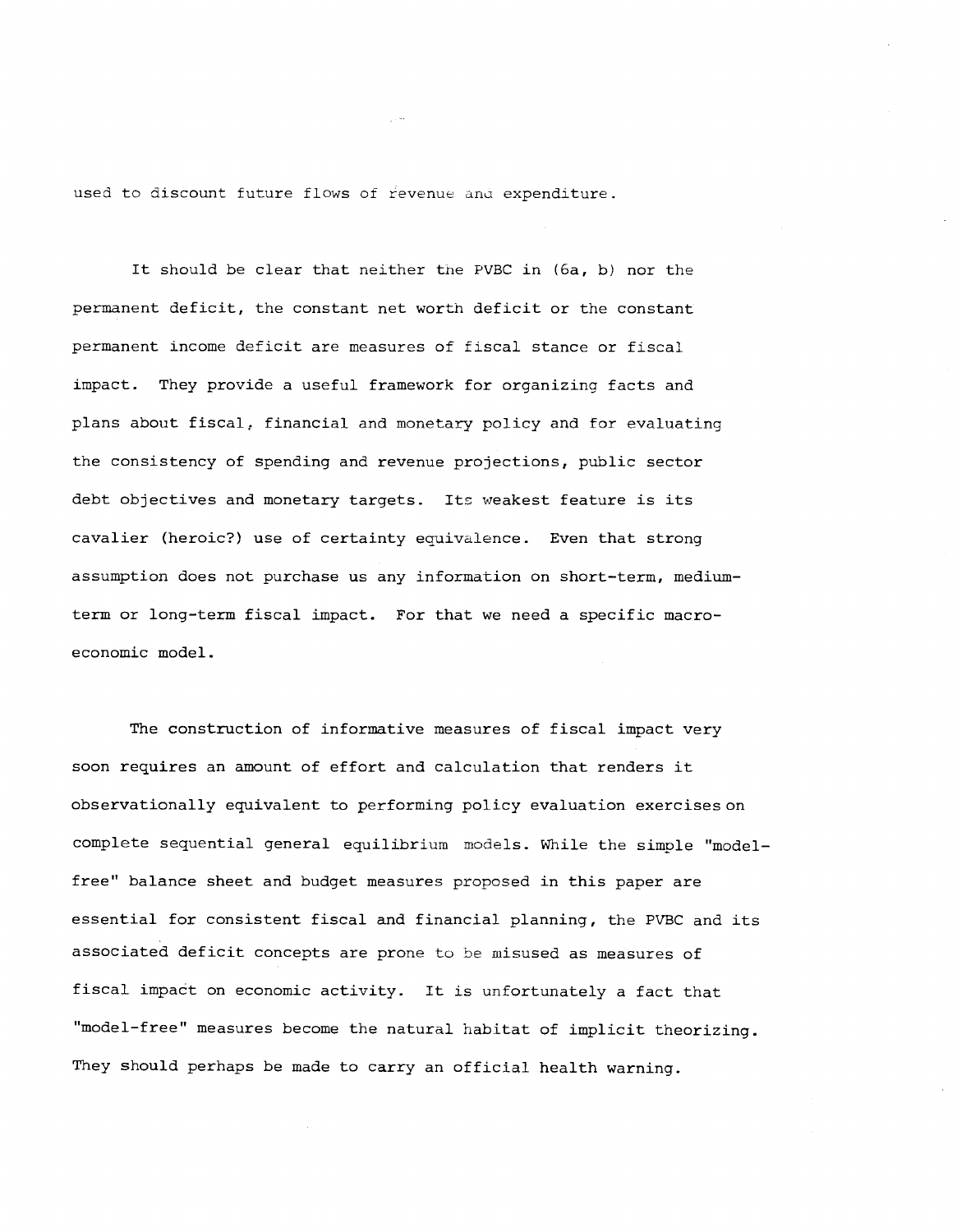REFERENCES

- Olivier J. Blanchard {1983a] "Current and Anticipated Deficits, Interest Rates and Economic Activity", unpublished, July.
- Olivjer J. Blanchard [1983b} "Debt, Deficits and Finite Horizons", unpublished, October.
- A.S. Blinder. R.M. Solow et. al. [1974] The Economics of Public Finance, The Brookings Institution.
- Michael J. Boskin [1982] "Federal Government Deficits: Some Myths and Realities", American Economic Review, Papers and Proceedings, 72, May, pp 296—303.
- Willem H. Buiter [1980a] "'Crowding Out' of Private Capital Formation by Government Borrowing in the Presence of Intergenerational Gifts and Bequests", Greek Economic Review, 2, August, pp 111-142.
- Willem H. Buiter [1982a] "Comment on T.J. Sargent and N. Wallace: Some Unpleasant Monetarist Arithmetic", NBER Working Paper No. 867, March.
- Willem H. Buiter [1982b} "Deficits, Crowding Out and Inflation: The Simple Analytics", Centre for Labour Economics, London School of Economics, Discussion Paper No. 143, December.

Allamanculated ala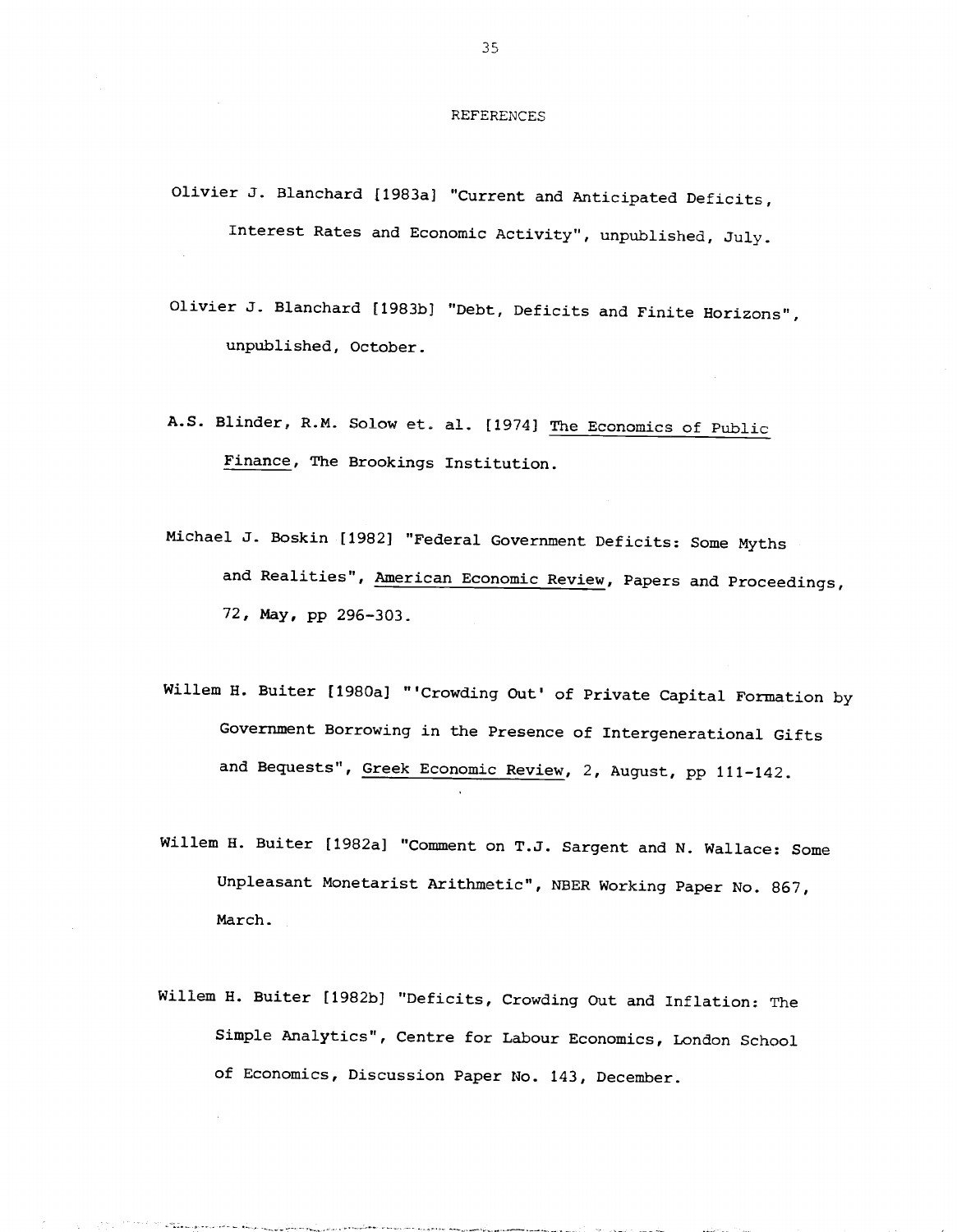Willem H. Buiter [1983] "The Measurement of Public Sector Deficits and its Implications for Policy Evaluation and Design", IMF Staff Papers, June 1983.

Willem H. Buiter [1983b} "The Theory of Optimum Deficits and Debt", NBER Working Paper No 1232, November.

Willem H. Buiter [19841 "Allocative and Stabilization Aspects of Budgetary and Financial Policy", Centre for Economic Policy Research Working Paper, forthcoming in Economica.

Willem H. Buiter and Marcus H. Miller [1983] "Changing the Rules: Economic Consequences of the Thatcher Regime", Brookings Papers on Economic Activity 1983, 2, pp 305—365.

J. Carmichael [1982] "On Barro's Theorem of Debt Neutrality: The Irrelevance of Net Wealth", American Economic Review, 72, March, pp 202—213.

- Alex Cukierman and Jorgen Mortensen [1983] "Monetary assets and inflation induced distortions of the national accounts — conceptual issues and the correction of sector income flows in 5 EEC countries", Commission of the European Communities, Directorate General for Economic and Financial Affairs, Economic Papers, No.. 15, June.
- P. Diamond [1965] "National Debt in a Neo-Classical Growth Model", American Economic Review, 55, pp 1126-1150.

in British

3E